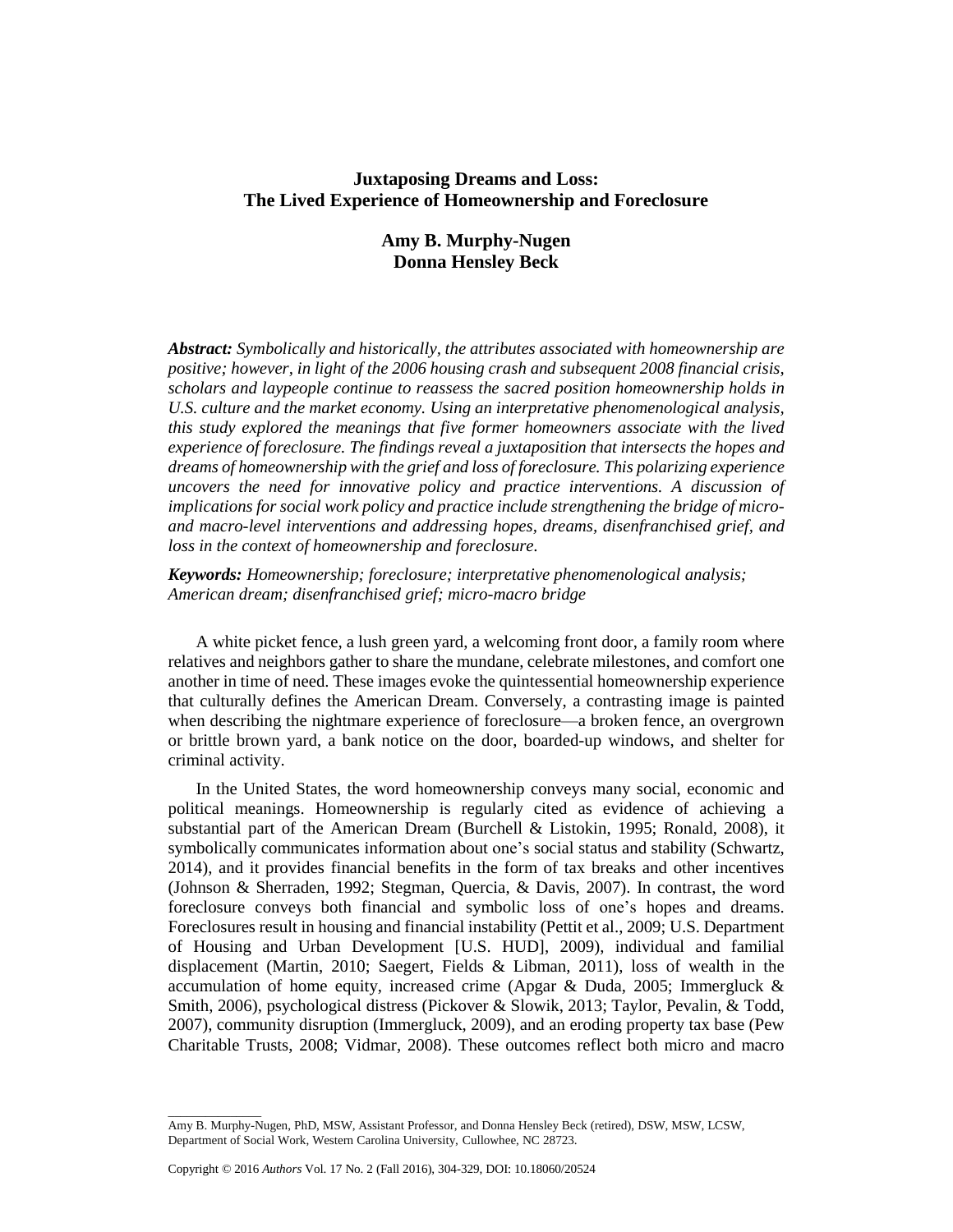phenomena, underscoring the need for social work practitioners and researchers to assess and intervene at both policy and psychotherapeutic levels.

#### **Literature Review**

#### **Micro-Macro Context: The Personal is Political**

Between 1995 and 2005, 12.5 million individuals became new homeowners in the United States (Corporation for Enterprise Development [CFED], 2008; Joint Center for Housing Studies, 2006). This ten-year span represents the largest period of homeownership expansion post-World War II (CFED, 2008; Joint Center for Housing Studies, 2006). This substantial growth in homeownership occurred in an environment that offered low-interest rates, new loan products, and relaxed financial regulations (Schwartz, 2014; U.S. HUD, 2009). In 2006, the U.S. housing bubble burst placing "millions of homeowners and thousands of communities" in a historic foreclosure and financial crisis (CFED, 2008, p. 3). Homeownership rates of owner-occupied units peaked in the fourth quarter of 2004, reaching a high of 69.2% (Joint Center for Housing Studies, 2012). Following the aftermath of the 2006 housing crash, the rate of homeownership began to drop. At the end of the second quarter of 2015, homeownership rates of owner-occupied units dipped to 63.4%, which is the lowest level in approximately 48 years (U.S. Census Bureau News, 2015). Conversely, as homeownership rates dipped, foreclosuresincreased. Nationwide, at the end of the peak of the housing boom in 2004 through the stabilization of the foreclosure crisis in 2014, estimates indicate there were nearly eight million completed foreclosures (CoreLogic, 2015). Currently, 427,000 homeowners are still in some stage of foreclosure, and a total of 464,995 homes were foreclosed upon in the 12 months preceding March 2016 (CoreLogic, 2016). A growing body of research establishes a relationship between the relaxed financial regulatory environment and the housing crash that began in 2006 (CFED, 2008; HUD, 2009; Schloemer, Li, Ernst, & Keest, 2006; Tetreault & Verrilli, 2008). Evidence also indicates that the foreclosure crisis unearthed critical weaknesses of the financial sector in the U.S., which played a significant role in the economic recession that started in 2007 and impacted economies around the globe (Friedman, 2010; Glaeser, 2010; Solow, 2010; Stein, 2010; Temin, 2010; Treas, 2010).

When the U.S. housing market crashed in 2006, it ushered in an economic crisis that would become known as the Great Recession, and the country turned to economists and business professionals to provide explanations and forecast the fallout (Friedman, 2010; Glaeser, 2010; Goodhart, 2010; McCarty, Poole, Romer, & Rosenthal, 2010; Solow, 2010; Stein, 2010; Temin, 2010; Zingales, 2010). Most of the discussion centered around traditional finance-oriented domains of business and economics; however, the crisis disproportionately impacted vulnerable populations—populations that often fall out of the purview of traditional financial and economic domains (Hinze, 2011; Waddan, 2010). For example, recent data demonstrates the lingering and lopsided effects of the housing crash. From 2007 to 2010, lower-income and middle-income families lost 41% and 39% of their respective wealth following the Great Recession compared to a 17% loss of wealth for upper-income families (Pew Research Center, 2015).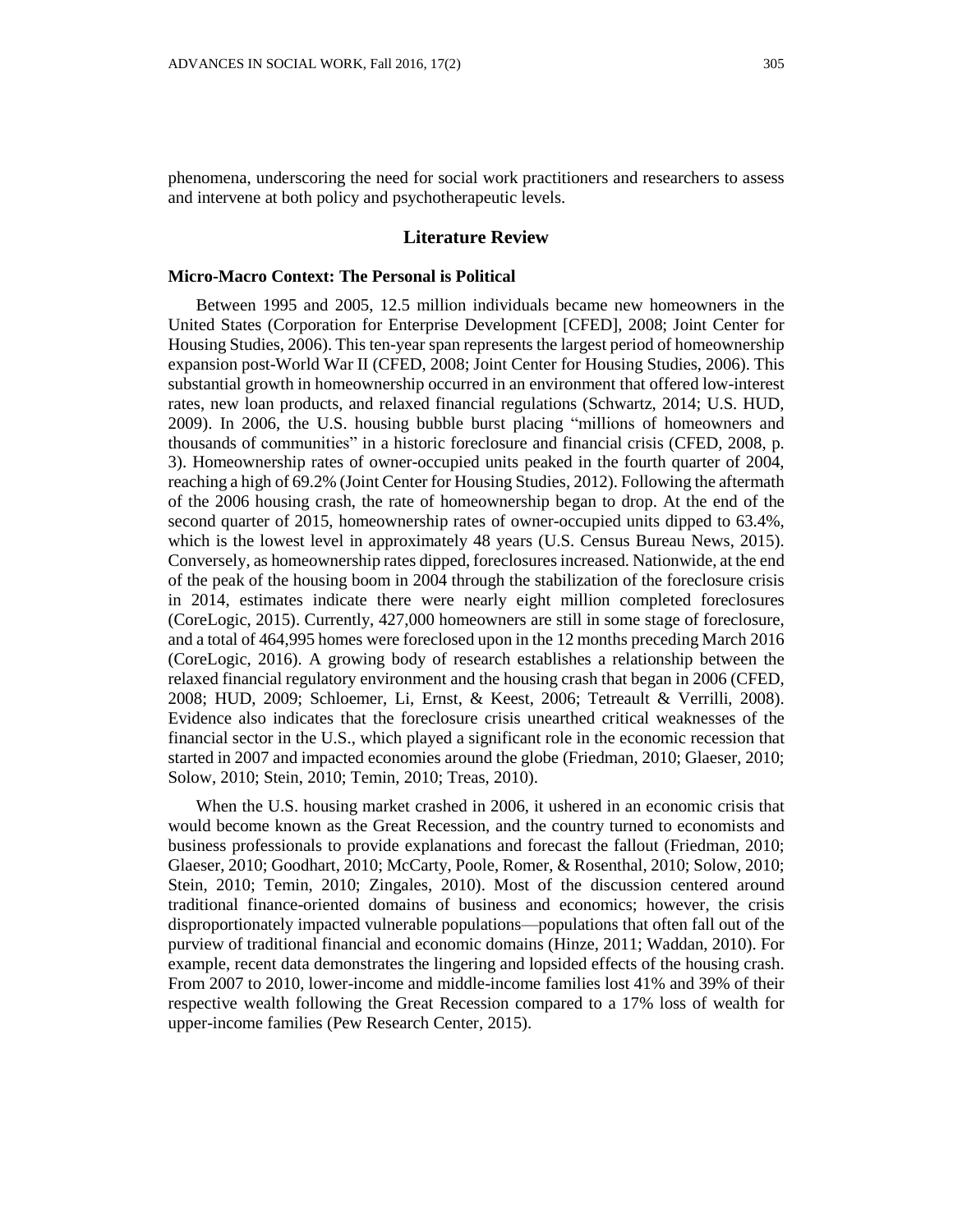Given the primary mission of the social work profession is to "enhance human wellbeing and help meet the basic human needs of all people, with particular attention to the needs and empowerment of people who are vulnerable, oppressed, and living in poverty," (National Association of Social Workers [NASW], 2008, para. 5), it is important for social work scholars and practitioners to analyze and respond to the fallout from this crisis. As a profession committed to addressing both person and environment, social work is uniquely positioned to strengthen its micro-macro bridge and respond to the policy and individual challenges associated with this issue.

Pearlmutter's (2002) embrace of the mantra that the "personal is political" can help with understanding how systematic and regulatory failures result in individual homeowners experiencing the causes and consequences of foreclosure. Further, Wakefield (1988) notes social work's unique ability to alleviate micro-level psychological and macro-level economic deprivation. This strength of our profession is further amplified in the recent unveiling of the American Academy of Social Work and Social Welfare's Grand Challenges Initiative. The initiative is promoting an overall agenda that requires a deeper connection between the micro and macro levels in order to achieve "individual and family well-being, and, a stronger social fabric," which ultimately results in a "just society that fights exclusion and marginalization, creates a sense of belonging, promotes trust, and offers pathways for social and economic progress" (American Academy of Social Welfare and Social Work [AASWSW], n.d., para 5).

Homeownership is an integral piece of the social fabric of American society. Yet the macro policies governing homeownership have not fully considered the micro-impact on the individual. Further, foreclosure prevention and intervention responses are traditionally limited to financial considerations and exclude addressing psychological well-being. The absence of a holistic micro-macro approach has resulted in an unjust society where vulnerable homebuyers have been marginalized, isolated, and politically and psychologically disenfranchised.

#### **Setting the Scene for Policy Disenfranchisement**

U.S. housing policy represents a complex interaction of real estate, finance, construction, and low-income advocacy interests (Johnson & Sherraden, 1992; Radford, 1996; Ridenour, Weld, & Elson, 2012; Sherraden, 1991). Although piecemeal policies existed prior to the 1929 Great Depression, the first comprehensive housing policy began during the New Deal when special interest groups jockeyed for acceptance of their competing agendas (Radford, 1996). The pattern of privileging special interests of industry over the rights and needs of individuals has continued in our most recent housing crisis. Since 2008, various programs have been introduced at the federal level to mitigate the foreclosure crisis. Yet most of the foreclosure intervention programs have relied on voluntary participation of lending institutions and have experienced underwhelming levels of effectiveness (Schwartz, 2014; United States Department of Treasury, 2015). The disconnection in housing policy and foreclosure response failed to fully address the needs of homeowners—both in restoring their financial situation and their psychological wellbeing (Treas, 2010).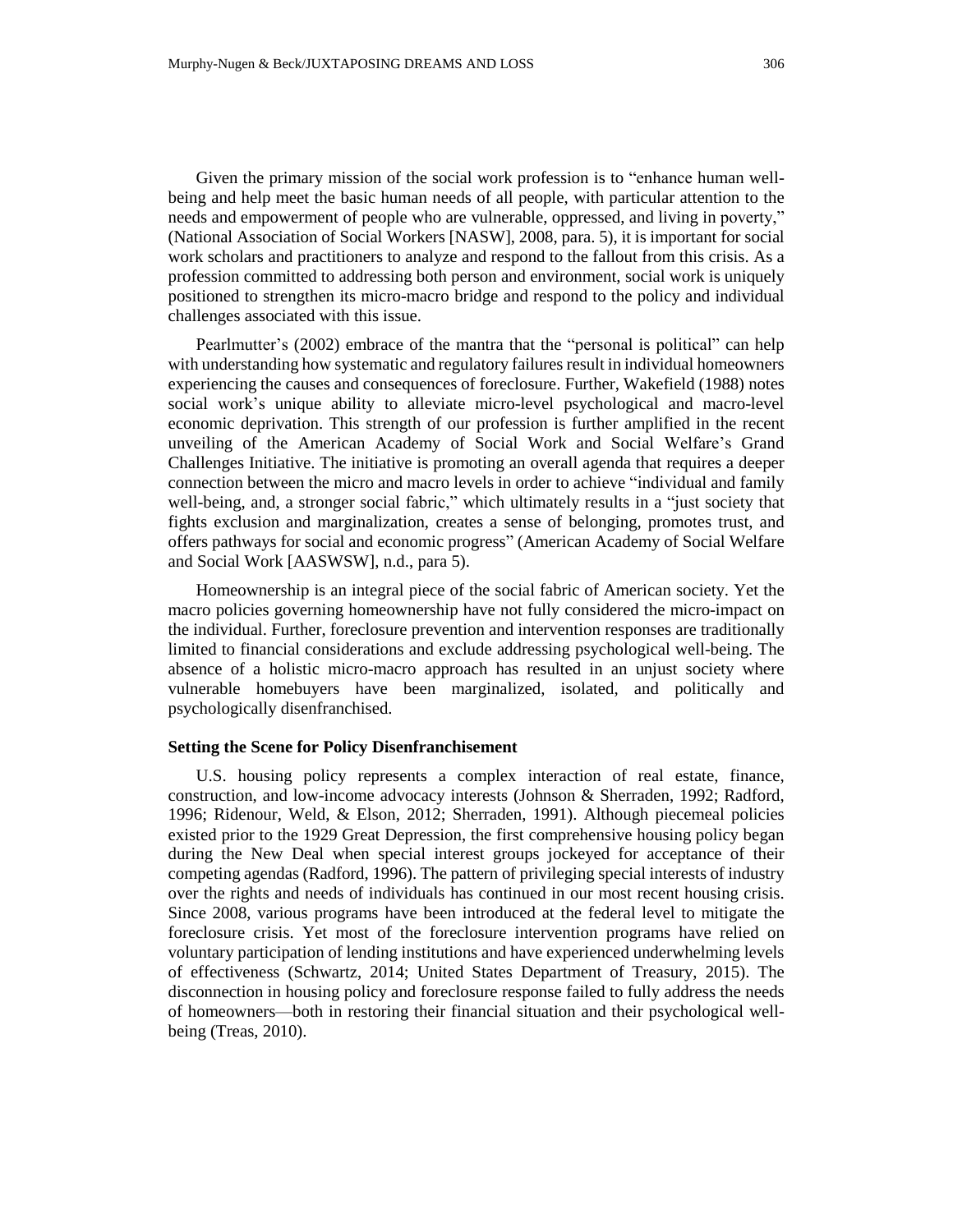Comparing the government's response to the financial sector with its assistance to individual homeowners, the following example demonstrates how the disconnection permeates through the micro-macro continuum. In the aftermath of the 2008 economic crash, Congress passed and President George W. Bush signed into law the Housing and Economic Recovery Act (HERA) of 2008. A key program of HERA was Hope for Homeowners, which provided \$300 billion in Federal Housing Administration (FHA) guarantees to incentivize lenders to refinance delinquent home mortgages (National Lowincome Housing Coalition [NLIHC], 2012; U.S. HUD, 2008, n.d.-a, n.d.-b; Wheelock, 2008). The juxtaposition of size, scope, and success between HERA and the Troubled Asset Relief Program (TARP) is notable. TARP, also passed in 2008 as part of the Emergency Economic Stabilization Act, provided \$700 billion to financial institutions to mitigate the losses experienced during the economic crash (Jimenez, 2010). HERA was, in theory, the homeowner equivalent of the large-scale bail-out offered to banks and other financial institutions through TARP; however, homeowners were not offered an equivalent level of intervention. HERA was intended to provide relief to 400,000 homeowners, but by September 2009 only 94 loans nationwide had been refinanced (Congressional Oversight Panel, 2009). With its voluntary structure, HERA failed to provide proper incentives to encourage lenders to participate meaningfully. The financial industry was made whole while the financial needs of individuals were inadequately addressed and their psychological well-being was completely ignored. This experience may be described through concepts of *disenfranchised grief*.

In his theoretical framework, Doka (2002) defines disenfranchised grief as the denial of the right to grieve. Although this framework is inherently concerned with death, there is relevance to significant losses—such as one's home (Doka, 2002). Further, Doka (2002) contends that disenfranchised grief is inherently a politically derived experience. From his perspective, society sanctions who has the right to grieve and who must keep their grief invisible. In this manner, access to grief becomes a social justice issue—some individuals are empowered and supported in their grief while others are not. Attig (2004) expands upon Doka's (2002) theoretical framework suggesting that,

Disenfranchisement of grief is a serious social failure in several distinct respects. Some have urged that it is a failure of empathy, which it surely is. But it is not merely that; it is deeper and more serious. Disenfranchisement of grief is a political failure involving both abuse of power and serious neglect. (p. 200)

Although Attig discusses disenfranchised grief from a political lens, his conceptualization is limited. He suggests the denial for some to grieve is a political act; however, additional political disenfranchisement has occurred in the recent housing and foreclosure crisis.

### **Setting the Scene for Psychological Disenfranchisement**

Symbolically, the idea of the American Dream is explicitly intertwined with the homeownership experience. Woven together, cultural notions concerning the American Dream—including ownership, freedom, self-reliance, mobility, optimism, or hope—are by virtue transferred to homeownership (Doyle, 1992; Dunn, 2006; Mest, 2008; Ronald, 2008). The concept of social and economic mobility is deeply embedded in the American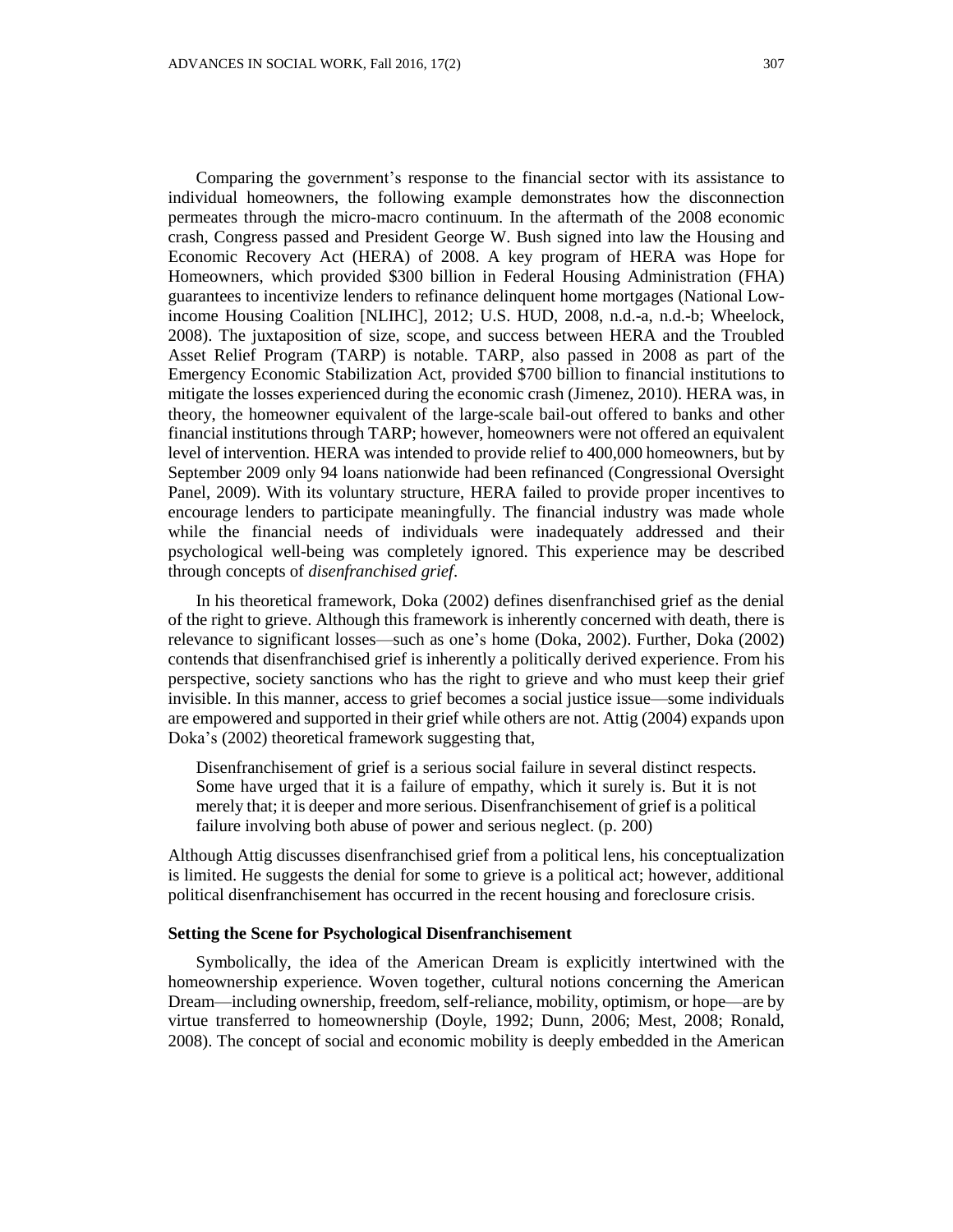Dream, which is underscored in the belief that hard work results in financial success. The manifestation of this workforce effort is often a home, which also serves as a status symbol (Ronald, 2008). For example, in a recent advertisement, a loan originator challenged potential homebuyers to be brave because that is how the American Dream can be attained. While images in the ad depict American heroism and dreams achieved, Rodriguez (2015) recounts a voice that compels Americans to show their bravery, to achieve the American Dream, by literally and figuratively buying into homeownership:

The American Dream is terrifying. American history is the history of the scary thing being the exact thing we have to do: cross that ocean, walk on that moon, fly. None of this makes rational sense. It only makes American sense. Here, the hard things show us who we are. Leaving your job to start your own thing. Having a kid when you still feel like a kid. Signing a 30-year mortgage on a home. Scary? Sure. But no match for our colossal self-belief. We're supposed to do scary. Without scary, we don't get to be brave. Buy in. (Quicken Loans, 2015, 0:00)

In this ad campaign, homeownership is equated with some of the most iconic moments in U.S. history, including flying and walking on the moon. The viewer, or American consumer, is commanded to put aside any reservations about doing the hard, scary thing, in order to fulfill achievement of the American Dream. Similar to the ethically questionable marketing messages and loan products that were offered in the period leading up to the 2006 housing bust and subsequent Great Recession, the institutions responsible for gatekeeping and ensuring individuals meet underwriting standards are once again using powerful symbols and language associated with the American Dream to sell, commodify and, sometimes, manipulate people's hopes and dreams (Treas, 2010).

The hope of achieving and realizing the benefits of homeownership is often part of this dream (Beracha & Johnson, 2012). In the process of finding a home, making an offer to buy, finding a mortgage, and acquiring a home, people move toward their hopes and develop goals in order to make the dream a reality (Clapham, 2010). This process ideally culminates in a home, a place to gather as a family and to make a life together. The experience of home holds the celebrations of milestones and regular day-to-day living for a family. Snyder (2002) further posits that hope theory includes the idea that goal attainment leads to better life satisfaction and less profound dissatisfaction. The theory states that this trajectory toward goal attainment begins early in life and is critical for success.

In contrast, grief is an experience that affects most humans and has many common factors that are troubling to people experiencing loss (Wilson, 2014). Although grief is often associated with the death of a loved one, the experience of loss may also occur with other life events such as job loss or loss of material goods (Papa & Maitoza, 2013). The symptoms of grief include extreme sadness, rumination or excessive thinking about the loss, and the experience of feeling emptiness and sadness for a period of time (American Psychiatric Association, 2013). The loss of home may create a loss of belonging (Clapham, 2010; Tognoli, 2003). The loss of one's place, in the context of home, may impact people's attachments and the view that people have of themselves and the world in which they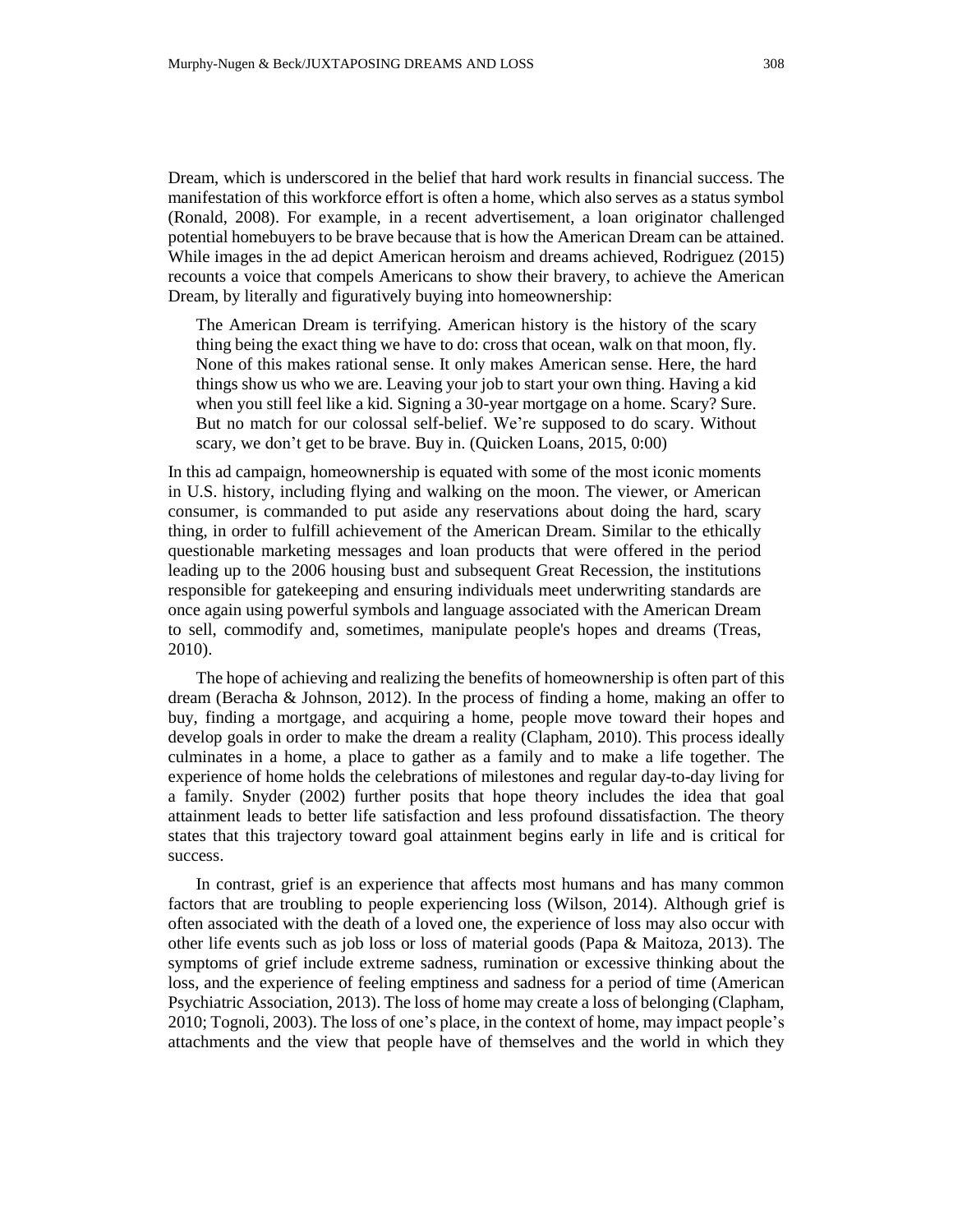function (Ben-Yoseph, 2011; Bowlby, 1980). Further, the loss of one's home can have profound psychological consequences resulting in disenfranchised grief. Pickover and Slowik (2013) report that the involuntary loss of one's home may be a significant contributor to prolonged grief and psychological distress—including suicidal ideation and depression.

Disenfranchised grief may be further explained when viewed through our culture's death and bereavement rituals. Psychological distress has the potential to be magnified when access to traditional rituals are limited by the unacknowledged grief experience. Rituals around the death of a loved one are thought to aid in the recovery process for the bereaved by making a public acknowledgement of the death and change in status of the bereaved (Castle & Phillips, 2003). In most communities in the United States, a bereaved person is surrounded and supported by loved ones, friends, and community members (Reeves, 2011). In situations of disenfranchised grief, Attig (2004) theorizes that people experiencing stigmatized loss may oppressively accept the idea that they are not entitled to grieve. For example, the shame associated with foreclosure has the potential to silence the grief experience (White, 2010). Attig (2004) discusses this idea in his work and calls it an *ethical failure* in that it creates disenfranchised grief through a lack of respect. This ethical failure disallows public recognition of the loss, and the lack of respect dictates to the individual where and how they will grieve. When people are isolated from the public ritual of grieving, they may want to retreat to the private space of their home (Attig, 2004). Yet when one loses a home, the sanctuary of the private domain is lost. Much like the death of a loved one, the place of home containing the traditions, celebrations, and memories of gathering is lost.

Neimeyer and Jordan (2002) associate *empathetic failure* with disenfranchised grief. Attig (2004) explains that this is a failure to recognize and to acknowledge a profound loss, which leads to the inability of a person experiencing loss to restore to a former, healthier state of functioning. This former state included the capacity for hopes and dreams. In essence, the result is the person experiencing loss is subjected to disenfranchisement twice—first, in their overwhelming loss of their home and second, in the lack of social support that contributes to an inability to return to a former state of hopefulness.

Given the sacred and symbolic place homeownership holds in the United States, the privileged position of ownership in housing policy, and the relatively unexplored personal experiences associated with foreclosure, an opportunity exists to develop knowledge in this critical area of scholarship. The purpose of this study was to address this significant gap in the literature in an attempt to explore how homeowners make sense and meaning of losing their home in foreclosure.

### **Methods**

The primary research question of this inquiry was: *What are the meanings that homeowners associate with the lived experience of foreclosure?* Driven by the research question's proposition to explore the meanings homeowners associate with the experience of foreclosure, a qualitative method was required to allow for deep and thick descriptions to be collected and analyzed (Denzin  $\&$  Lincoln, 2000). Specifically, interpretative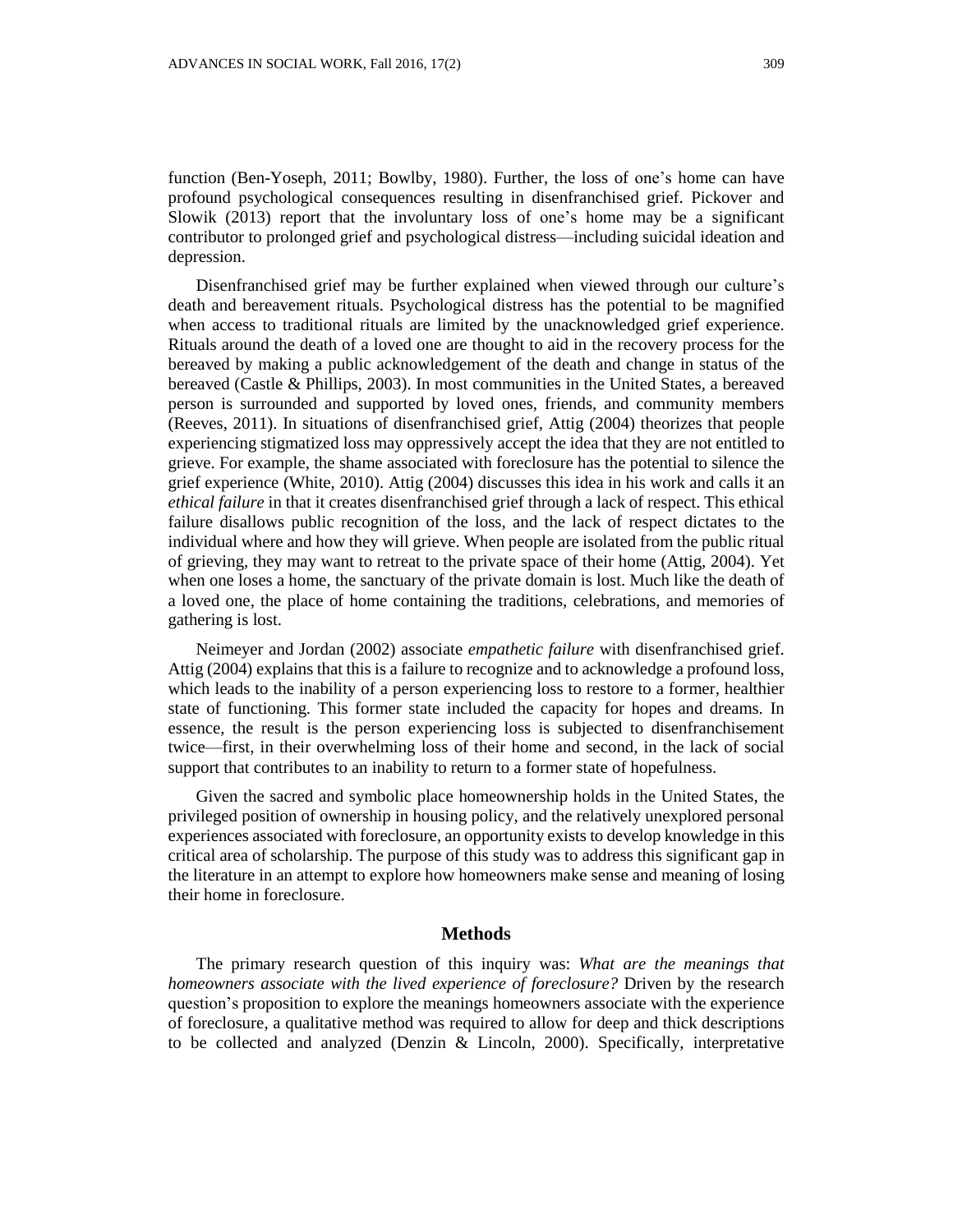phenomenological analysis was the chosen research approach used to guide this exploration (Smith, Flowers, & Larkin, 2012). This project was approved by the Indiana University Institutional Review Board.

# **Research Design and Rationale**

Interpretative phenomenological analysis (IPA) combines three philosophical foundations—phenomenology, hermeneutics and idiography—to approach qualitative and experiential research (Smith et al., 2012). Phenomenology provides a philosophical approach to study experience, hermeneutics is a philosophy concerned with interpretation, and idiography encapsulates a philosophical stance of the particular (Smith et al., 2012). This three-legged philosophical stool provided the foundation to explore and interpret the particular experience of homeowners who lived through foreclosure.

### **Data Collection**

One of Heidegger's prominent contributions to hermeneutic philosophy is the concept of fore-structure (Smith et al., 2012). Fore-structure, or the researcher's previous knowledge and experience of the phenomenon, consists of three parts: fore-having, foresight, and fore-conception (Benner, 1994; Ginev, 2013; Smith et al., 2012). Fore-having, or pre-understanding, recognizes that an individual interprets a phenomenon through past experiences and knowledge (Ginev, 2013). Fore-sight describes the existence of a preexisting lens, or perspective, in which any particular individual views a phenomenon (Benner, 1994). Fore-conception acknowledges that an individual holds preconceptions about how the phenomenon will unfold (Benner, 1994). To attempt to mitigate the interference of the ever-present fore-structure, Heideggerian philosophy suggests researchers be transparent about their pre-understandings of the phenomenon of study (Smith et al., 2012). For the purposes of this research study and in keeping with IPA methods, the researcher's pre-understandings of foreclosure were examined in order to inform the potential influence on data collection. To further demonstrate transparency and coherence, and as a strategy for triangulation, the researcher maintained field notes and a reflexive journal to not only clearly illustrate the research process but also provide transparency of the author's subjectivity and bias (Yardley, 2000).

In keeping with the attempt of IPA to invite research participants to extensively describe the lived experience of going from homeownership to foreclosure and to build initial rapport, semi-structured interviews began with the following question: "Can you tell me how you came to be a homeowner?" Additional broad, open-ended questions followed. The full interview schedule reflected questions posed by Smith et al. (2012) representing descriptive, narrative, structural, contrasting, evaluative, circular and comparative inquiries. Where necessary to elicit deeper and richer meanings, appropriate prompts and probes (Van Manen, 1990) were used—for example, "Can you tell me more about that (experience, situation, etc.)?" "What do you mean by (specific word, phrase, etc.)?" "Why?" "How?" "Tell me what you were thinking or feeling when (experience, situation, etc.)". The researcher digitally recorded each interview. Interviews lasted from 68 to 91 minutes. The researcher's goal was to conduct each interview as a "conversation with a purpose" (Smith et al., 2012, p. 57).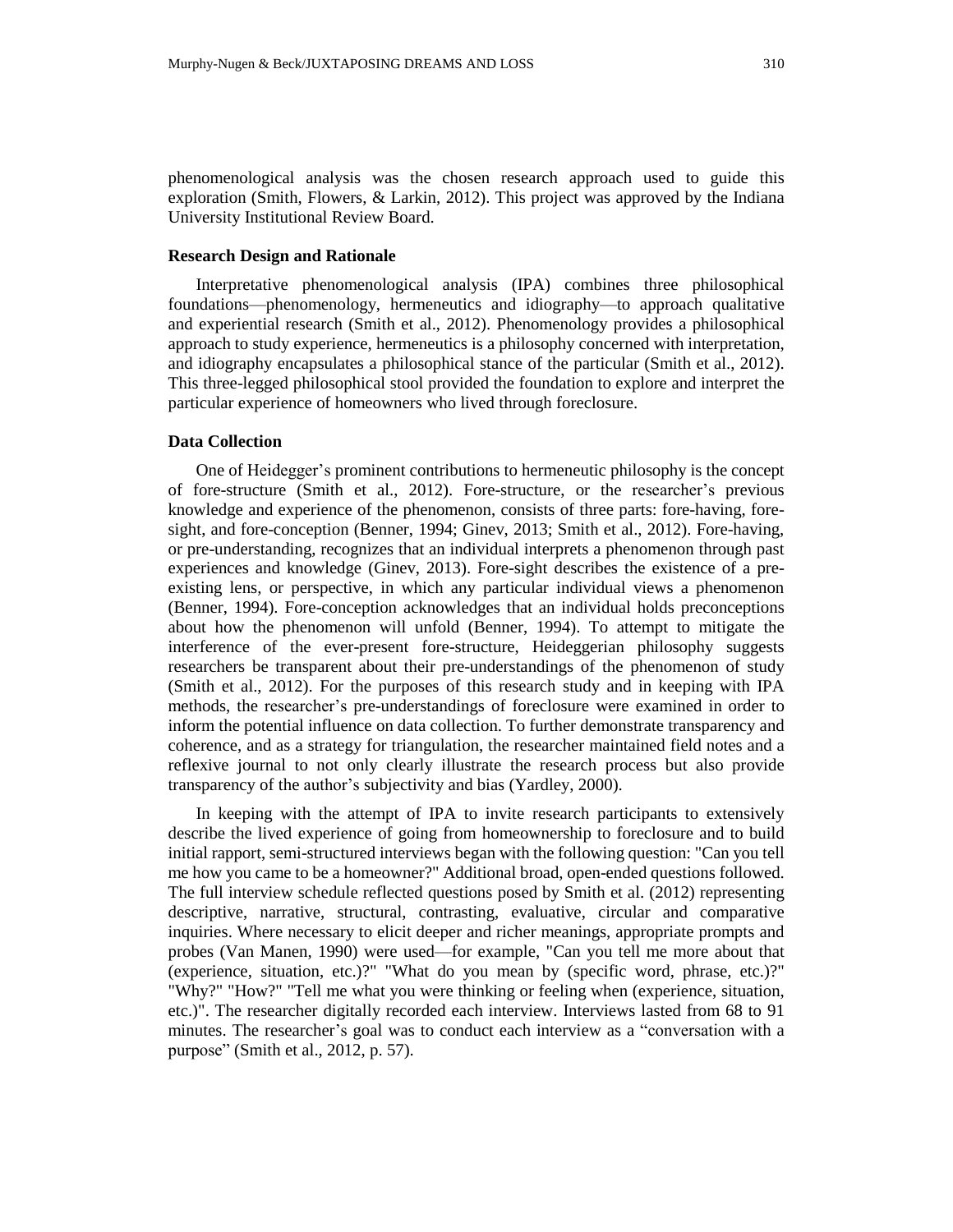Yardley (2000) provides some examples of how a researcher may demonstrate sensitivity to context, including familiarity with relevant theoretical and practice literature, empirical data, sociocultural setting, participants' perspectives, and ethical issues. The researcher was familiar with not only the theoretical and practice literature that focuses on housing and foreclosure but also the literature on phenomenology and hermeneutics. In addition, by nature of her professional and practice background, the researcher is acquainted with relevant empirical data on housing and foreclosure. Further, the researcher is connected with the sociocultural context and anecdotal participant perspectives related to housing and foreclosure. She was also sensitive to power differentials between researcher and participant and incorporated empowering and emancipatory language and behavior into interactions with participants. The researcher encouraged participants to identify interview locations in which they would be most comfortable and where confidentiality would be maintained. One participant chose to meet in a private room at a local library, two participants identified local restaurants for the interview, and two others chose local coffeehouses.

#### **Data Analysis**

Data was analyzed using the six-step model of Smith et al. (2012): reading and rereading, initial noting, developing emergent themes, searching for connections across emergent themes, moving to the next transcript, and looking for patterns across cases. Although the data analysis was conducted by one researcher, the six-step process is immersive and integrates layers of triangulating and data-checking. Yardley's (2000) evaluative criteria for rigorous qualitative research includes commitment and rigor which are manifested through the researcher's "in-depth engagement with the topic; methodological competence/skill; thorough data collection; depth/breadth of analysis" (p. 219). By its very nature, IPA is concerned with deep exploration of a particular phenomenon. Further, IPA provides a sound methodological framework to elicit thorough data and an immersion in data analysis. This process reflects the conceptual framework of the hermeneutic circle: the researcher moved back and forth from interpreting a "part"—a single word, phrase, interview, or episode—to the "whole"—a sentence, complete text, research project, or complete life— in an attempt to extract deep understanding of one's lived experience (Laverty, 2003, p. 39; Smith et al., 2012, p. 28).

### **Participants**

There are three common ways a purposive sample is identified in qualitative studies: a) referrals, b) network contacts, and c) snowballing (Smith et al., 2012). In an attempt to maximize opportunities to identify potential research participants, all three purposive sampling techniques were used. The researcher worked through a number of intermediary and service delivery organizations to identify possible participants. Out of this extensive outreach effort, only one of the five participants was identified. The remaining four were identified through referrals from individuals who were aware of the research and who shared the research invitation and study information sheet with friends, family members, and colleagues. Homogeneity of the sample was achieved by ensuring that all research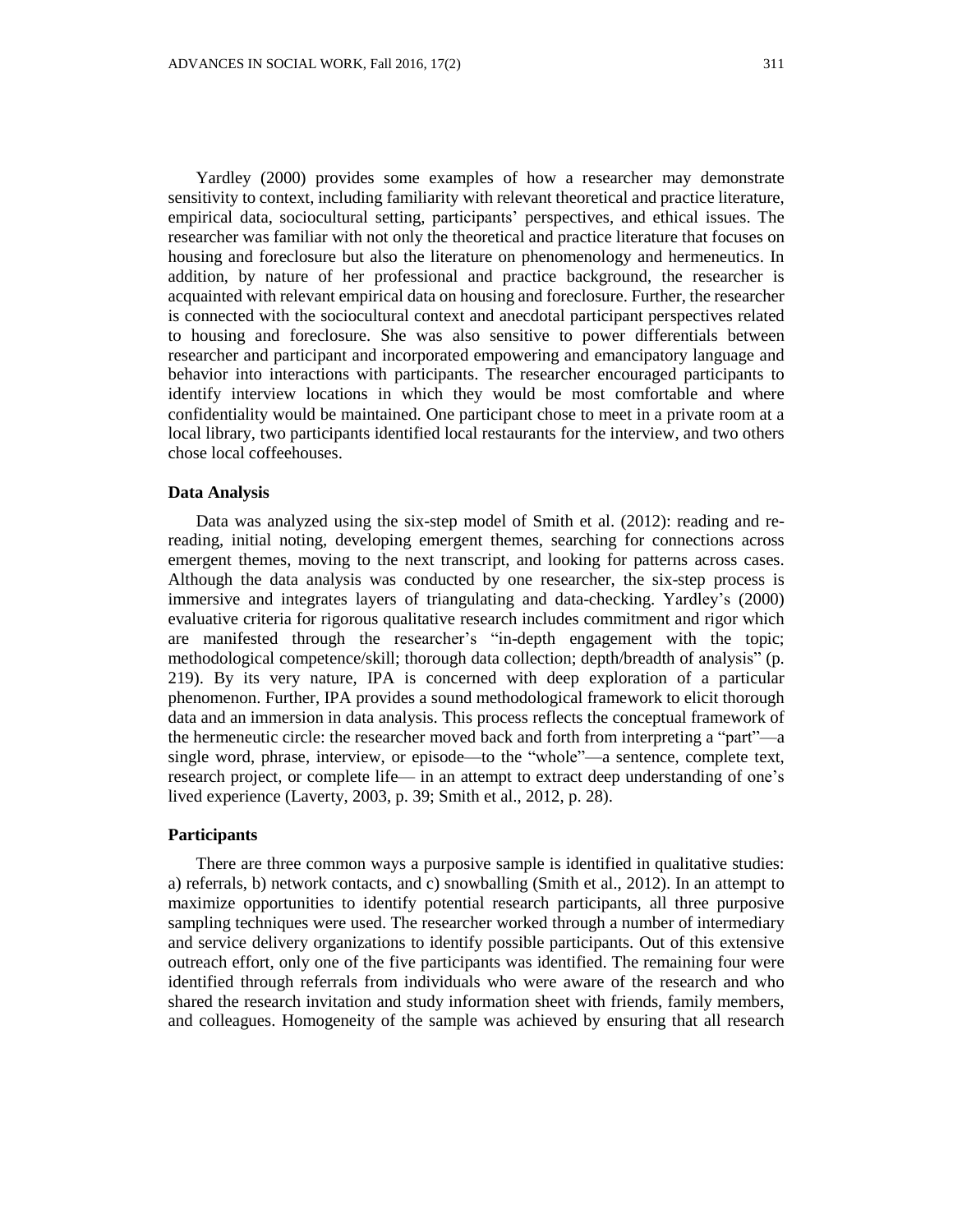participants had experienced foreclosure, which was the only inclusion criteria for the study. A \$20 gift card was provided to each participant.

The five participants were females, with three women being over 60 years of age, one woman aged 42, and one aged 28 at the time of the interview. Three women were married, and two were divorced. One participant was Black, and the remaining participants were White. All five participants were employed in some type of helping or social service profession. Each participant experienced a pivotal life event that preceded their foreclosure—including a terminal cancer diagnosis, divorce, experience with predatory lending practices, and a costly bug infestation. Four participants resided in Indiana, and one lived in southern Illinois.

# **Findings**

Research findings reveal profound emotional connections between homeowners and their homes and a deep sense of psychological loss when homes go into foreclosure. Three unifying themes associated with the experience of moving from homeownership to foreclosure emerged: hopes and dreams, transition from hopes and dreams to grief and loss, and grief and loss. Accounts of homeowners reflect the disparate emotional high associated with homeownership and the psychological low of losing one's home. Prior to further articulating the juxtaposing themes of hopes and dreams and grief and loss, it is helpful to understand the parts of the sum context of the research participants. Accordingly, a brief contextual profile is provided for each participant in the order they were interviewed (see Table 1). To protect confidentiality, all individuals are identified by a pseudonym, and some personal information like geographic location or employer was modified. The researcher tried to maintain the authenticity and integrity of the lived experiences; therefore, de-identification modifications were only made when necessary.

Two participants were first-time homeowners. Most of the homeowners purchased their homes in the late 1990s and early 2000s. Only one purchased her home post-2008 economic recession. The first foreclosure occurred in 2004, and the last one was finalized in 2013.

Mortgage payment amounts varied over individual housing tenure. The average mortgage payment at the time of home purchase was \$746 with a low of \$350 and a high of \$1,500. Two of the mortgage payments remained consistent from time of purchase to foreclosure; however, two of the mortgage payment increased significantly. Heather's mortgage payment increased by 100% from the time of purchase (\$350) to the time of foreclosure (\$700). Dorothy's mortgage payment increased by 66% from the time of purchase (\$600) to the time of foreclosure (\$1000). The average housing tenure was 7.1 years with a range of 2.5 to 13 years. All but one homeowner experienced a change in mortgage servicer over the life of the loan.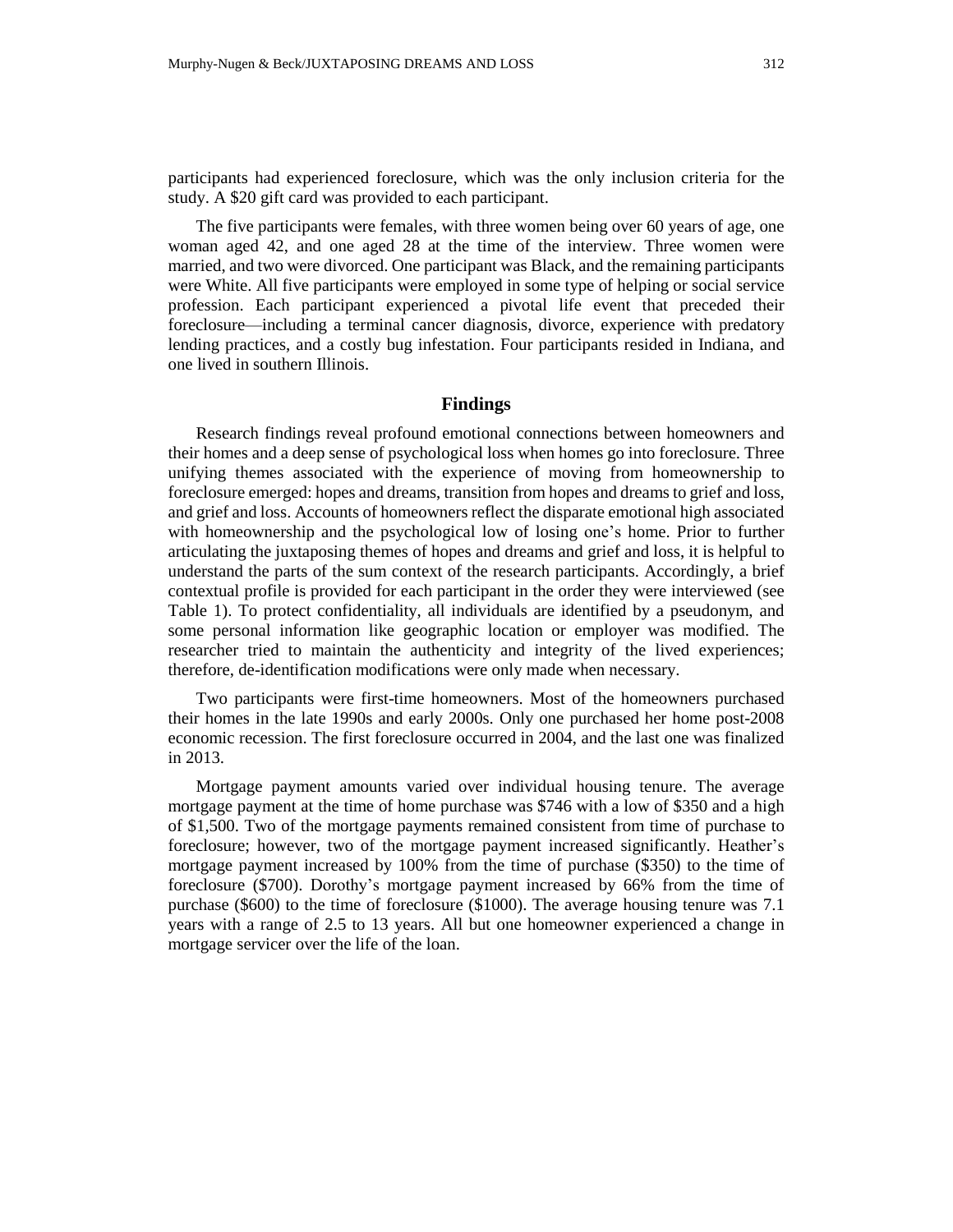|                                  | Linda                                    | Helen          | <b>Dorothy</b>                        | <b>Heather</b>                              | <b>Jessica</b>                                    |
|----------------------------------|------------------------------------------|----------------|---------------------------------------|---------------------------------------------|---------------------------------------------------|
| <b>Demographic, Personal</b>     |                                          |                |                                       |                                             |                                                   |
| Age at home purchase             | 53                                       | 53             | 47                                    | 27                                          | 26                                                |
| Age at foreclosure               | 61                                       | 60             | 52                                    | 40                                          | 28                                                |
| Age at interview                 | 67                                       | 65             | 62                                    | 42                                          | 28                                                |
| Marital status at<br>foreclosure | Married                                  | Divorced       | Divorced                              | Married                                     | Married                                           |
| Race                             | White                                    | White          | <b>Black</b>                          | White                                       | White                                             |
| Employer at home<br>purchase     | Not-for-profit<br>community<br>dev. org. | State agency   | University,<br>professional<br>school | Correctional<br>facility                    | Fast food<br>restaurant                           |
| Pivotal life event               | Cancer<br>diagnosis                      | Divorce        | Predatory loan                        | Refinance based<br>on inflated<br>appraisal | In-laws move in:<br>associated bug<br>infestation |
| <b>Housing Characteristics</b>   |                                          |                |                                       |                                             |                                                   |
| Location of home                 | Central IN                               | Southern IL    | Northern IN                           | Central IN                                  | Central IN                                        |
| First-time homebuyer             | N <sub>o</sub>                           | N <sub>0</sub> | N <sub>0</sub>                        | Yes                                         | Yes                                               |
| Purchase year                    | 2000                                     | 2002           | 1999                                  | 1999                                        | 2011                                              |
| Foreclosure year                 | 2008                                     | 2009           | 2004                                  | 2012                                        | 2013                                              |
| Years in home                    | 8                                        | 7              | 5                                     | 13                                          | 2.5                                               |
| <b>Mortgage Payment</b>          |                                          |                |                                       |                                             |                                                   |
| Purchase (\$)                    | 1500                                     | 450            | 600                                   | 350                                         | 830                                               |
| Foreclosure (\$)                 | 1500                                     | 550            | 1000                                  | 700                                         | 830                                               |

Table 1. *Participant Demographic, Personal, Housing, and Mortgage Characteristics*

#### **Unifying Experience of Homeownership: Hopes and Dreams**

In the beginning of their homeownership experience, all participants expressed positive associations with their home. Linda said, "It was wonderful." Heather acknowledged that, "Oh, it was great, at first." Helen was enamored with her home and the perceived hopes it offered for her family. She "loved it at first sight" and dreamed about a "big yard for the kids to play in." Dorothy also expressed an emotional connection to her new home:

# *I loved the whole process. I loved the thought of bein' a homeowner. I loved the house.*

The participants' homes came to represent much more than bricks and sticks. Homeowners shared accounts of meaningful familial celebrations and community gatherings. Memories and the physical space known as "home" became intimately intertwined. Linda recalled:

*I was very fortunate, again, because of my circumstances. I can remember every Christmas Eve having 40, 50 people over for a dinner. Most of 'em were folks from other countries or—didn't have family here, and we just had a huge amount of fun...and then we'd follow-up in the summer, and it was always, "We'll go to Linda's place." We'd have big picnics out in the side yard. It was a source of fun, of enjoyment. It wasn't just a domicile for a place to live. It (home) was part of the living.*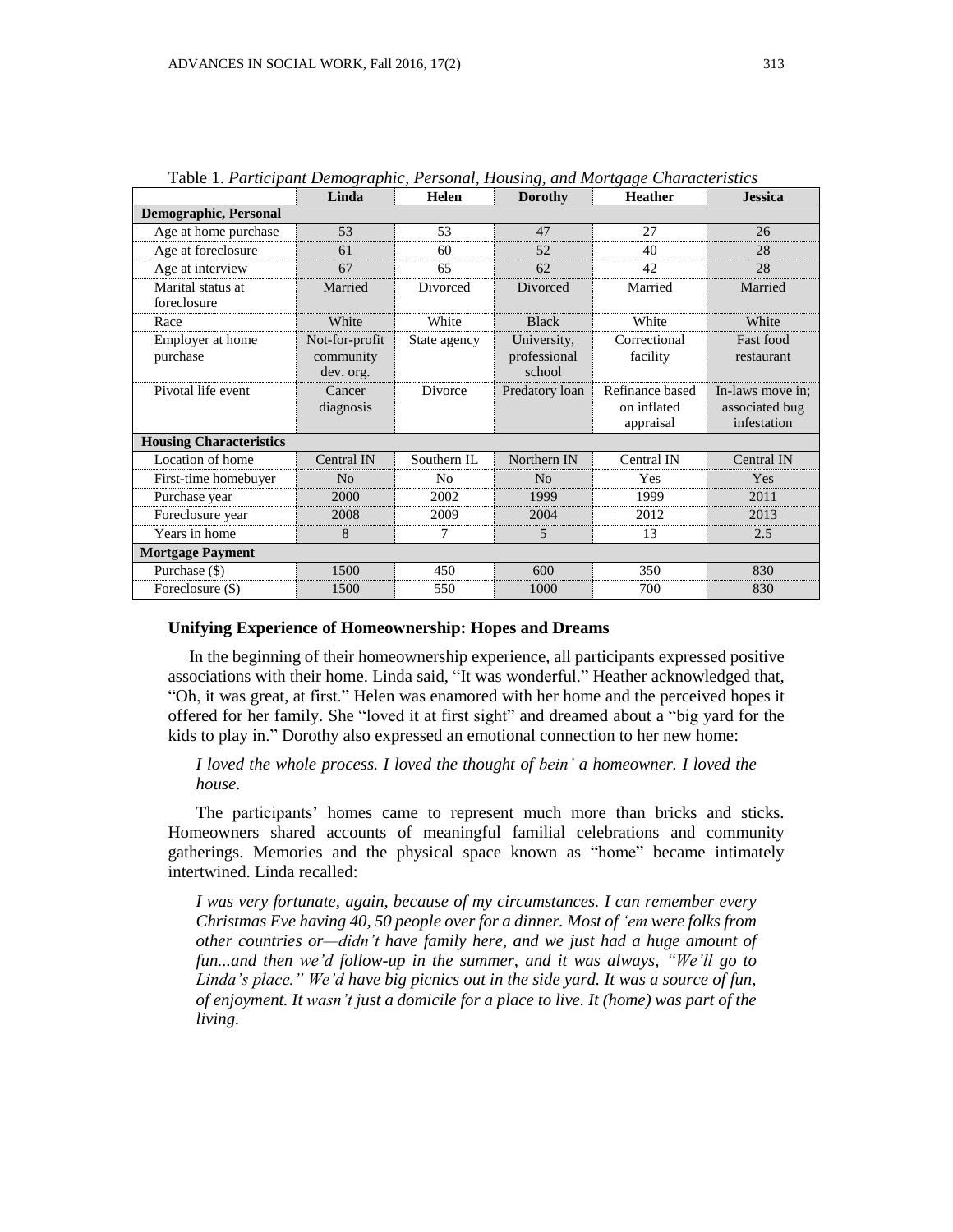Heather also fondly recalled the memories associated with her home:

*I would think about Christmases, and the birthday parties that we had, and friends coming over and laughing, all the stupid silly things we did, and family being over there, family and friends who've passed away. Thinking of things that we did there. All those memories would just come back. I know those memories are still--they're all in my mind. They're not in that house. When I would think of the house, I would think of all those things. It would always come back to that.*

For Heather, her home became the embodiment of her family:

*When you came home from work, even the smell--everybody has a certain smell. The smell of the house, it would just be like this is home, no matter what.*

*It would be either a candle that I lit, or my [laughter]—a perfume that my daughter wears, or a cologne that my husband wore. You could smell that. The smell of my dog being in the room, or whatever. It would just—you just walked in. Those were the smells. That's my family* [laughter].

In expressing their dreams regarding their homes, participants expressed a shared hope of the perceived freedom associated with ownership. The hopes Helen associated with homeownership underscored the importance of ownership and accessibility:

*I think a lot of it is you've finally got something that belongs to you. It's just exciting to actually look at all these places, and find something that you can actually—you think you can afford, and go with it.*

Dorothy lit up with satisfying laughter when recalling what the initial experience of homeownership meant to her:

*It was mine.* [Laughter]

All of the homeowners had hopes of customizing the homes to make them their own. Redecorating and designing the home was associated positively with ideas and hopes about experiencing freedom of self-expression and ownership of a meaningful asset cornerstones of living the symbolic American Dream. Linda spoke excitedly about her plans to rehabilitate her historic home and how these actions increased her self-worth:

*Oh, having the old homes in the city— and being able to knock down walls and refurbish and see all of the wonderful craftsmanship—it gave you a sense of pride and dignity.*

Heather equated homeownership with freedom—being able to do what she wants without having to ask permission. Like Linda, these actions were associated with a hopeful and positive sense of self.

*Just the fact that I could have my own design, my own—I could be creative in the house, if I wanted to. I could paint it. I could change the carpet, if I wanted. Hanging things on the wall, remodel it, if I wanted. I could make a kitchen into a bedroom, if I want—just having that freedom to do that, and to not have someone*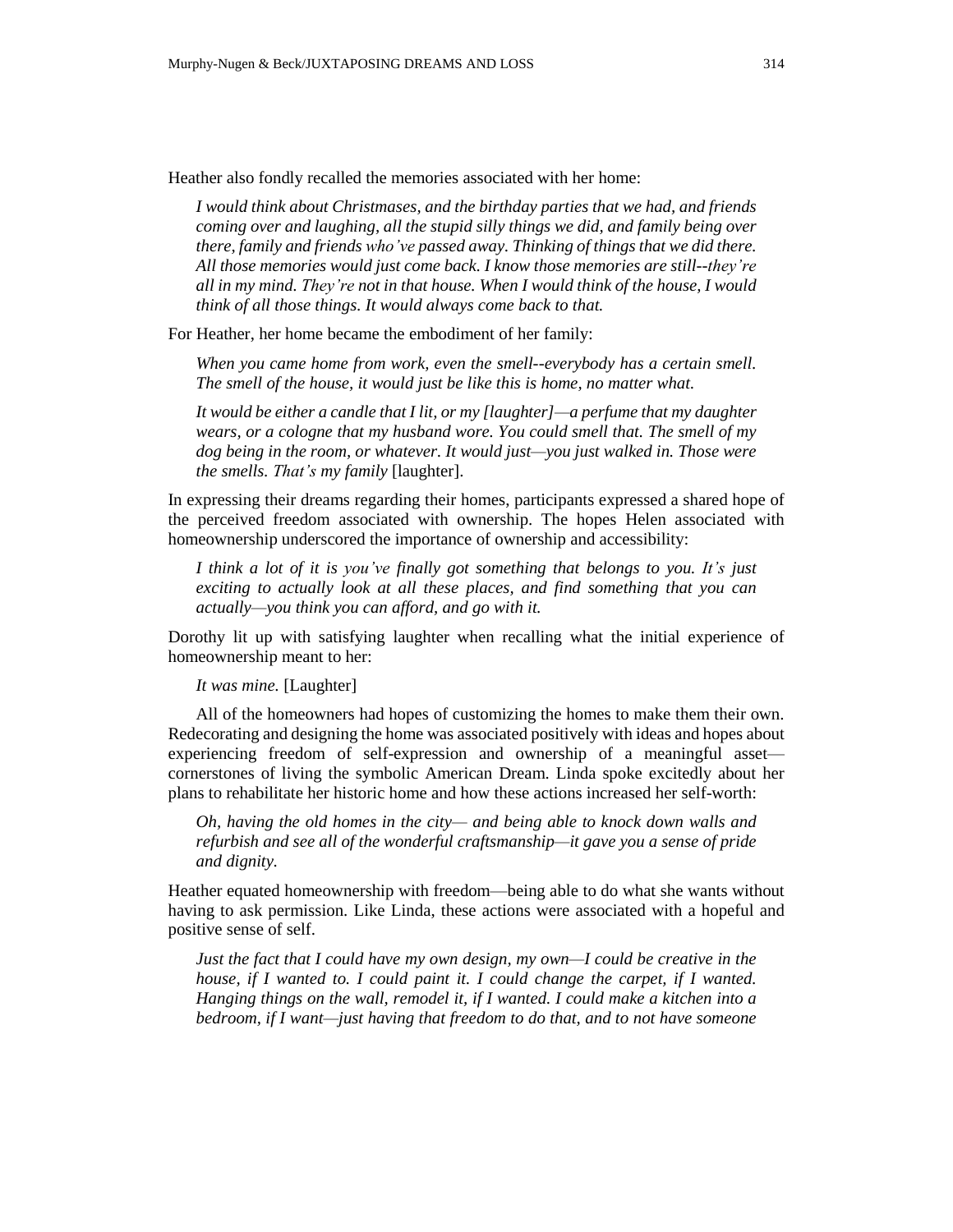*over you, saying no. I think it was freedom, to get to—and you thought, "I'm growing up. I have my own place now."*

Jessica, almost word-for-word to Heather's sentiment, expressed how she also associated homeownership with the aspirations of making the home her own:

*... if I wanted to do something, I didn't have to run it by anybody. I could just kinda* do what I wanted to do. If I wanted to paint the wall, I could paint the wall; I mean, *things like that, just having that freedom.*

## **Transitioning from Homeownership to Foreclosure: The Juxtaposition of Hopes and Dreams with Grief and Loss**

Yet for all of the participants, whether due to a terminal diagnosis or a predatory loan, the excitement, dreams, and hopes they had associated with homeownership shifted to feelings of grief and loss at the time of foreclosure. Linda's terminal diagnosis abruptly put an end to familial and community gatherings when she subsequently lost her home to foreclosure:

*Lots of memories. Then, all of a sudden, within the course of a year, I'm told—I'm probably gonna die. I no longer have a job cuz I can't do it—and lose a home. The person I was no longer existed. It was tough.*

Heather, through different circumstances than Linda, lost the ability to use her home as a gathering place. Through noted shame, her family became disconnected and isolated from friends and family:

*...because not only did we already have all this debt, our house is deteriorating. We have raccoons in our roof that we're trying to get rid of. We have water. We now need a new roof. Now, the house that I once loved is also—I'm starting to be shameful of it. I'm inviting less—because we can't remodel because we can't remortgage. All of these things are going through my head. I'm going to be stuck here.*

The many dreams of redecorating and refurbishing a home faded for these homeowners. Heather expressed how the dreams and hopes that were once communicated to her about homeownership begin shifting to a new realization of worry and the absence of freedom:

*I think, at first, our parents are telling us, my husband's parents are telling us, "This is what you want." I think that's what I thought. Okay, this is freedom to do whatever I want—until all of these things start happening to the house. It's taking a little less freedom because I have to worry about things that are happening to the home. I don't know how much they're gonna be. I know we can't fix it, whether electric, plumbing, whatever. We're gonna hafta call or talk to somebody else to fix it.*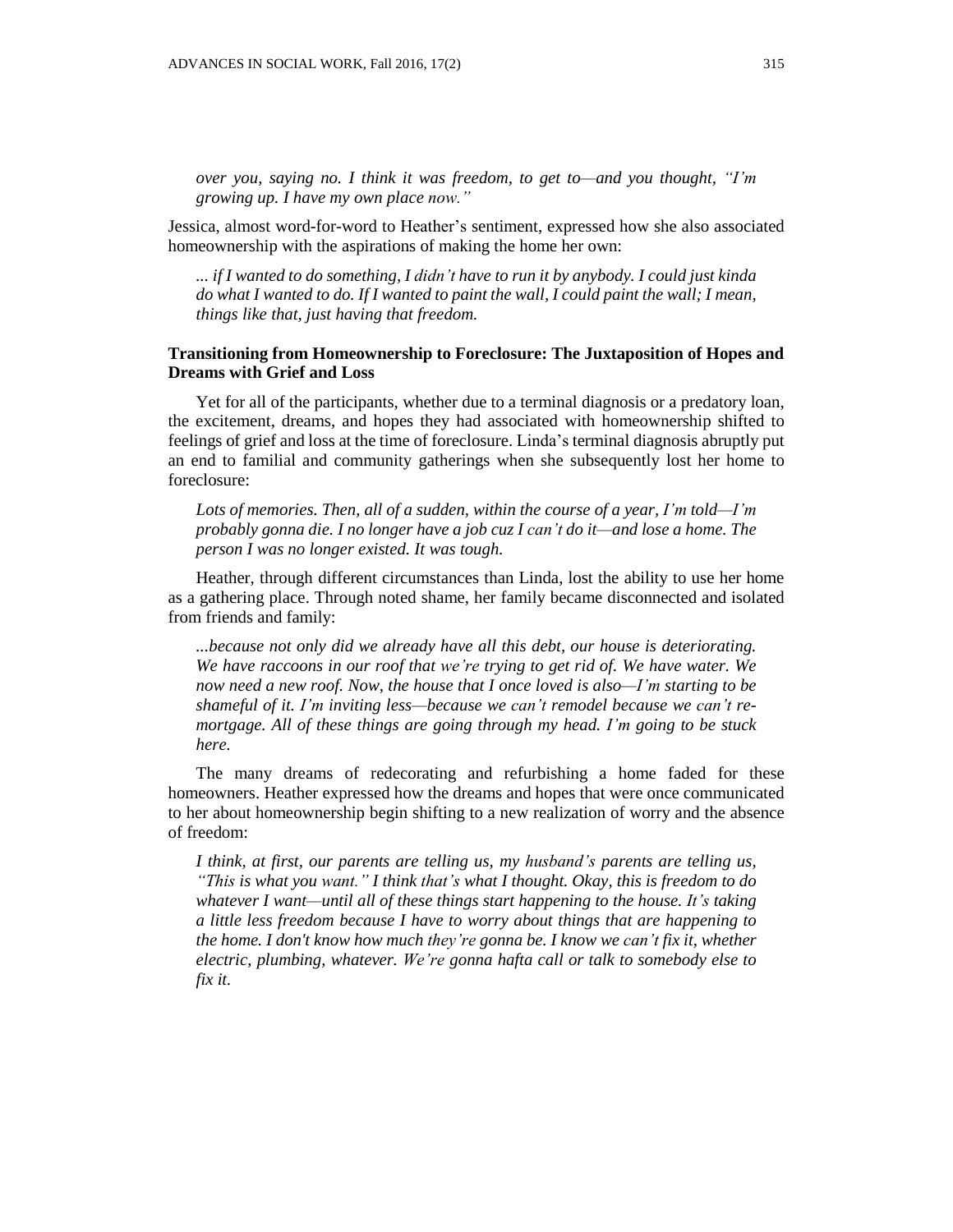Like Heather, the hopes Helen once dreamed of began shifting to the burdens of homeownership:

*Sometimes it was just the upkeep of trying to—we had a pretty big-sized yard, going home and trying to push the mower and mow, after you've worked all day. Come home to that, and not having the money that you needed to do the little things that you would've liked to've done, or purchased, or whatever. It was pretty well, you have enough to make the payment, to buy a few groceries. You make just maybe \$100.00 too much to get any kind of assistance. It's just kinda hard.*

Likewise, the dreams that Jessica had for decorating and customizing her home never materialized:

*...because of my credit, and my student loans, and stuff like that, I could only afford so much for the house, so we had to take that into consideration.*

Helen's diminishing homeownership dreams started becoming more serious than not being able to decorate the home as she had hoped. She began worrying about long-term stability:

*I think what is in your mind from the beginning is I'm gonna have a place when I get older. I retire, I'm gonna have a place that's paid for, and I'm not gonna have to worry about that in my old age. A place where the kids can come back with grandkids and that type of thing. It changes.*

Once described as a place of freedom, Heather now saw her home as a symbolic prison:

*To feeling like you're a prisoner, almost. You're no longer free because you don't have the ability to sell it, because you can't sell it in the condition that it's in.*

As the youngest participant, Jessica dishearteningly articulated the elusiveness of the hopes and dreams she once associated with homeownership:

*You think it's your house, but it's not. It'sthe mortgage company's house. It's almost like you're still paying rent. Even though I could do what I want to the inside of the house—it still could be taken away.*

Buying a home is most likely the largest purchase any of the participants will ever make. Most participants did not feel like they were informed of basic knowledge concerning the home-buying process, refinancing, or general housing finance. Helen admitted she was disconnected from fully understanding financing the purchase of a house, "…a lot of paperwork to sign. A lot of it you don't even understand what you're signing, but you go ahead and sign it." Helen was focused on the hopes and dreams she associated with homeownership more than fully considering whether she would be able to financially sustain the mortgage:

*I don't think you do. I guess it's because you want it so bad, you think you can. I think in my mind, I knew all along that I didn't really think I could (afford it), but I went ahead and did it anyway.*

Helen was driven by recapturing hours from her day. She had a long commute, was often tired, and wanted to buy a home that would give her some control over her daily schedule.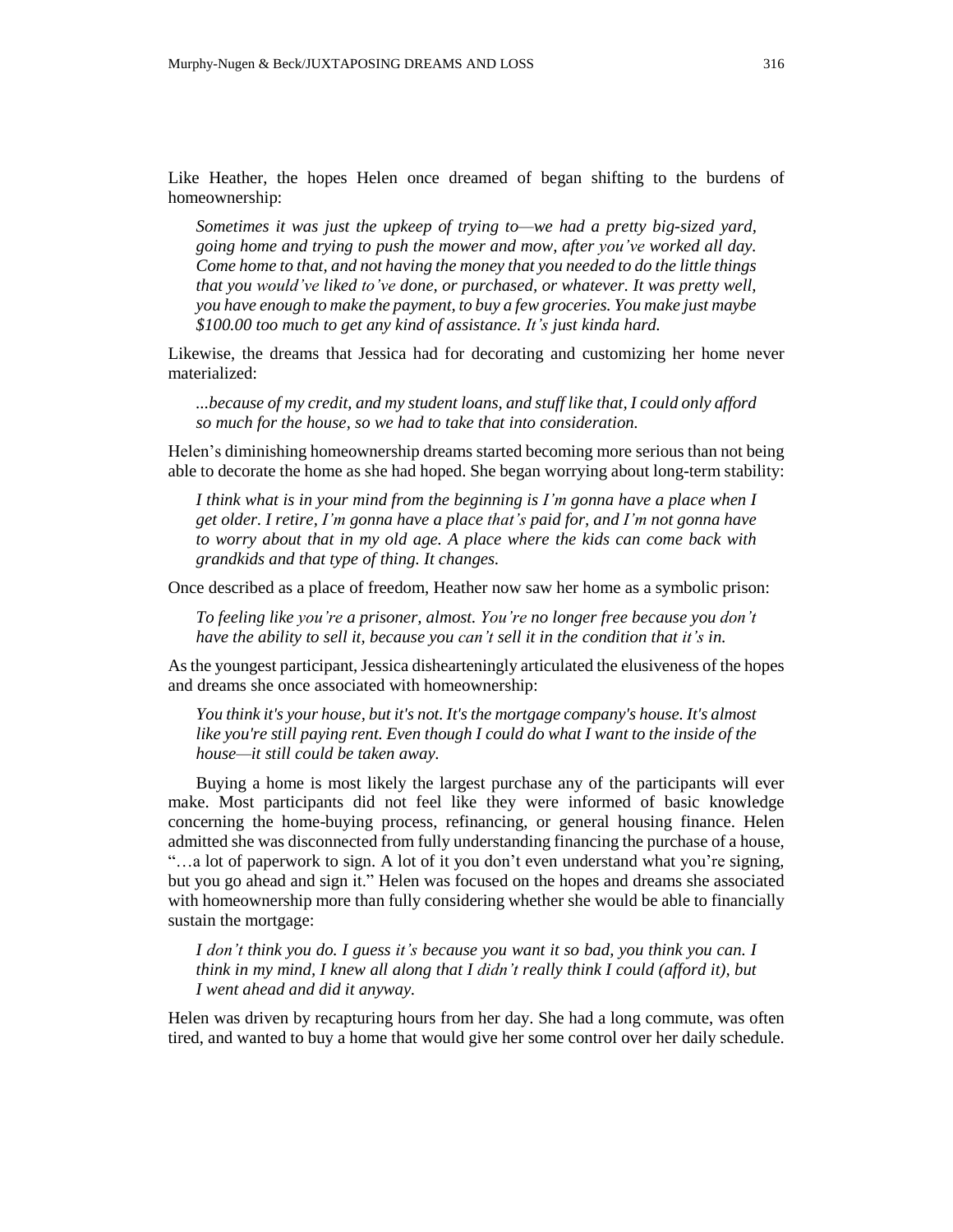Even though she had reservations about her ability to make her mortgage payment, her desire to be closer to work overrode any of those considerations:

*I think it's always there in the back of your mind, you're wondering how you're gonna keep up with it….Down in your heart you're not sure you can actually make* it, but you want it so bad that you're willing to try it. I think that's how a lot of *people lose their home.*

Helen led a difficult life. From her perspective, homeownership offered an escape from these challenges, and she dreamed that it would lessen the burdens she felt intently. In pursuit of the hopes and dreams homeownership represented, Helen disconnected from the reality of the tight financial margin she and her family experienced. Ultimately, Helen transitioned to foreclosure.

### **Unifying Experience of Foreclosure: Grief and Loss**

In its most fundamental and reductionist sense, a foreclosure represents the physical loss of a home. Yet the common, unifying pattern of foreclosure among the participants in this study revealed that this lived experience represents significantly more than a simple disconnection from a physical structure. A profound sense of psychological grief and loss was associated with foreclosure.

Linda consistently used the word "diminished" to explain how facing foreclosure and the related financial challenges made her feel:

*You lose your whole perspective of who you are. I mean, one day you're a successful person. You have family. You have friends. You have a good job. You don't worry about money. You are the one that is the caregiver, the nurturer—and then all of a sudden, you don't have the job, the profession. That's your identity. You don't have the home. You don't have the security. You're being told you're less than what you oughta be.*

Linda lost her sense of self—she was unable to save herself from foreclosure even though in her professional life, she was helping people to do the same on a daily basis. In addition to challenging her sense of self and personal security, the foreclosure caused Helen to grieve over the loss of her future plans:

*I think it all goes back, again, to the security thing. Getting older, and not having to worry about a home. A home is the biggest part, probably, of a person's life. It may not be much, but at least it's a place to sleep, a place to eat, and your family's there with you, whatever. If you don't have that, you really don't have anything.*

From Helen's perspective a home represents a fundamental aspect of a person's life. She goes as far as to say, "If you don't have that, you really don't have anything." With similar magnitude, Dorothy equated the house with her life. When she lost her house in foreclosure, through a deep depression, she also lost her fundamental sense of self:

*It would be different had I just been one of these people who—I don't care about this. So what? They about to foreclose. I just go get me some place. No. This was*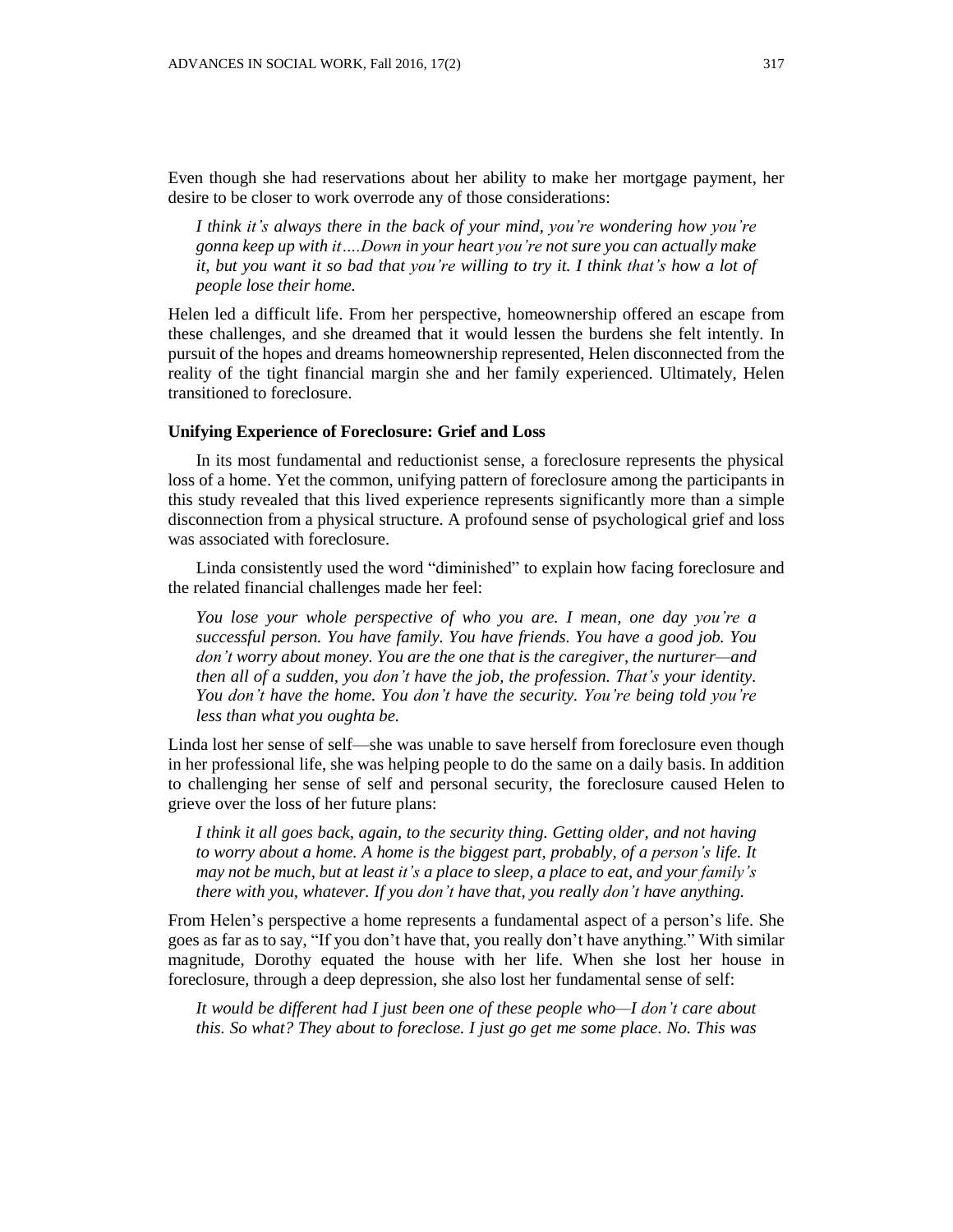*an investment for me. This was my life. For me, it was devastating. It was [pause] the worst thing that could have possibly ever happened to me.*

Heather was so intensely connected to the physical and emotional space of her home that when she lost it through foreclosure, she anthropomorphized the home and described the loss as a death:

It is. It is a real sense of loss. I never thought I would feel like that, but yeah, it is *definitely---but it's still there. It's almost like I would imagine people going through a divorce. It is almost like a death. That person's still living and breathing. The house is still there.*

When the foreclosure occurred, it also represented a deeply personal disconnection from her family—or, at least, the space she associated with her family:

*I felt like I was giving that up…and to know that it would be empty…My husband, he works over there every once in a while. He'll drive by it and just see all the curtains are still up. He'll tell me. There's just something. It's just too emotional for me. Because I know, now it doesn't have those smells. It has a musty smell to it…It's just too emotional to even—maybe later on I could do it, but not now.*

When Heather was asked how she would feel if she chose to go by the home, she again personified the home, "I would feel like I would have to apologize, or to—I would feel so remorseful. I know I would just bawl, just because it's almost like I gave up." Heather's extremely emotional and raw response underscores the deep grief and loss she felt being disconnected from her home.

For the youngest of the participants, Jessica, her grief and loss experiences were multilayered. Feelings of sadness, isolation, frustration and resignation underscore the loss of control Jessica experienced.

*I felt like crying. I felt sad, and I just felt—I almost felt—and I was still with the whole situation trying to work it out and felt like nobody was wanting to work with* me. I was trying. I knew I had to try, so it's not like I was waiting till I was six *months behind. I already knew. Probably in the beginning, it was very exciting, very wow, this is mine. Now, all of a sudden, it's not. It's just, I guess, the frustration. You think you have control in the beginning and then at the end, you realize how much control you don't have.*

Confounding the grief and loss experienced by the participants was shame that often manifested itself as social stigma and isolation. For the participants in this study, public shame often occurred in the context of bankruptcy proceedings, which were associated with discharging their mortgage loans. In this public and legal forum, the participants disclosed and were judged on their debt obligations and financial standings. In Linda's case, she felt the judge demonstrated minimal regard and prejudged her foreclosure situation, which was related to a terminal cancer diagnosis:

*…he showed no compassion. He asked some fairly striking questions, like, "Well, you've always had money. What happened? Did you just twitter it away?" There was a presumption that you did something wrong.*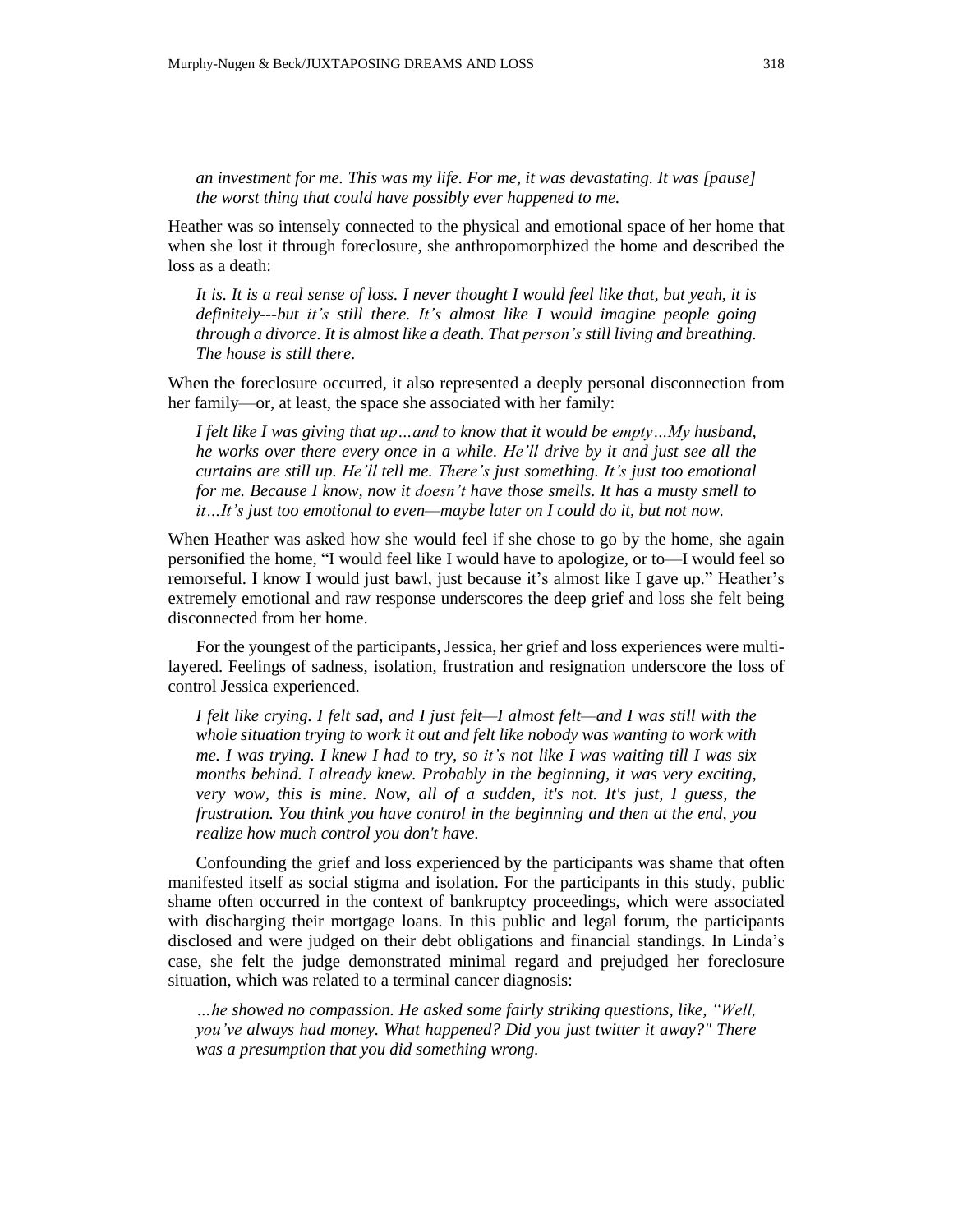*of something."*

Heather's grief was also complicated by guilt, shame, and stigma, which were interwoven into her experience of foreclosure. The meaning she attached to the loss of her home was that it affirmed she was a bad, sinful person who had to confess her immoral behavior to family and friends—and, publicly, in court.

*It almost made you feel like—you're in the federal courthouse. That, in and of itself, is—that's where not great things happen. You're in a courtroom, so it did make you feel like you had committed a crime, in a way. You had to confess: yes, these are all my debts. I'm showing you everything.*

Heather's personal grief and vulnerability were also heightened—feeling that she exposed her personal finances in a public court. She no longer viewed herself as the once-perceived responsible, mature adult who, for 13 years, managed to meet financial challenges and major home repairs to maintain a household.

Despite the discomfort and shame of her public court appearance, Heather also acknowledged that seeing other families who had also endured financial challenges comforted her. In the space of public sharing and support, her sense of shame was lessened, yet the negative self-perception she accepted in the aftermath of losing her home was ever present:

*…just to know other people had to make that same decision as we did, and some people—the two ahead of us were in way worse condition than us. Medical bills and the husband—one of 'em had a heart attack, \$200,000 in medical bills. She was on disability. He was a truck driver. She was a nurse, at one time. When she went on disability, there was no way that they could make it. It wasjust like, "Okay, you're not a bad person. There are other people."*

Heather found some comfort, and her shame and grief was diminished upon validation that she was "not the only one." Yet Heather still found it difficult to inform family and friends about the loss of her home, underscoring the social stigma and isolation complicating her grief:

*I think I was still feeling a lot of shame from the bankruptcy. There was a few friends. It took me a long time to tell them. They knew we were moving to another community. They didn't totally know why. There was one friend in particular where, I sat her down and just cried. She said, "I'm just so thankful it's that and not that you're dying," because I wouldn't normally make a special appointment to see her. She's very good with her money. She's very responsible. I was afraid of how she thought I would look. I didn't wanna look bad, in her eyes, by making these decisions with my money."*

Like Heather, Jessica always considered herself to be a responsible person and took pride in her work ethic. When she was first married, she was employed as a restaurant manager.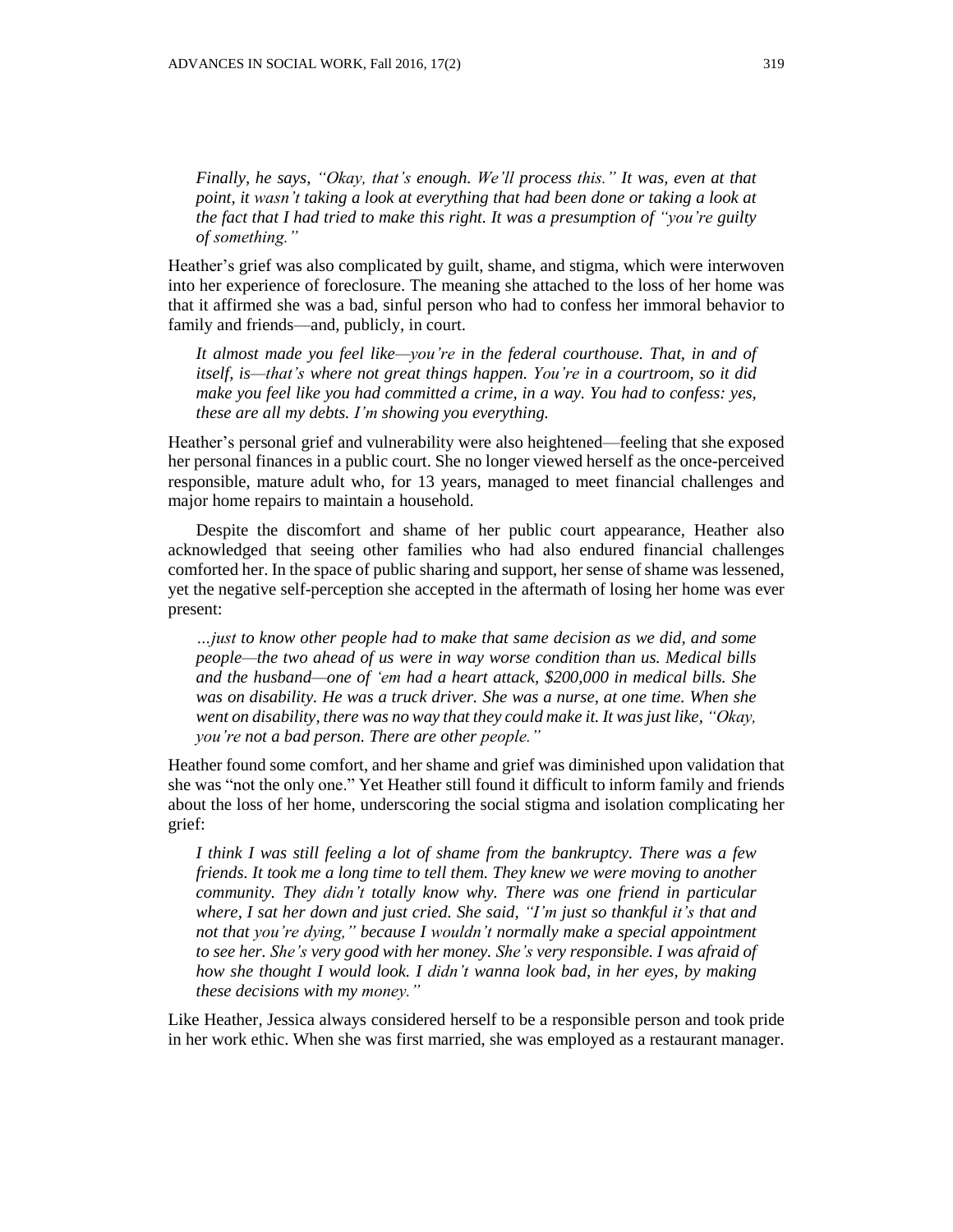Due to her heightened sense of personal responsibility, Jessica internalized shame through the foreclosure and bankruptcy process:

*…it's almost a little embarrassing cause people that know I lived there, they drove by it, and there's this big foreclosure notice. It makes me feel like a failure. I mean, just not being able to take care of my responsibilities. I don't wanna not pay my bills.*

Jessica felt stigmatized as her identity was reduced to what she perceived as one of the worst experiences of her life. Dorothy also noted the social isolation and lack of support she felt as she dealt with the loss of her home:

*I was really very hurt when I realized the depth of my depression that no one that I worked with seemed to be able to say, "Hey, you need help. You need to seek counseling or something." [Pause] Then, when I said, "Hey, I realize that I've been in a very deep depression." They're like, "Oh, yeah. We knew." Really?*

Dorothy ended up dealing with her grief and depression on her own after realizing that she was not feeling or behaving like she wanted.

### **Discussion**

This study captured the lived experiences of the research participants as they reflected on the significance of their hopes and dreams in purchasing a home and the poignant consequences of the grief that they experienced when foreclosure occurred. The participants provided the researcher insight into their hopes and dreams in the statements they made about their experience of homeownership. They reflected on the pathway to homeownership, including gathering resources, saving money, establishing criteria for the home they wanted, dreaming about the events that would happen in this place, and planning how they would make their home their own. When they lost their homes to foreclosure, they experienced the shattering of their hopes and dreams, some comparing the foreclosure to a death.

The hope of homeownership as part of the American Dream is associated with financial security, paying for children's college tuition, and retirement nest eggs (Aguirre & Martinez, 2014; Clapham, 2010). The attainment of this goal is transformative. The hopes and dreams of homeownership include a better life for the homeowners and their children and a stable place to grow and make memories. Aguirre and Martinez (2014) conclude that homeownership represents security for families, especially for their children.

In the current study, participants talked about their hopes. Helen talked about a big yard for her children to play in. Dorothy believed that the home would be an investment, and Helen stated that the home would be hers when she retired. From these statements, their hopes and dreams are apparent: happy, healthy children; secure financial status; and security for retirement. All of these visions of the future included the home that they had purchased, a place where their futures would be lived. As the participants moved from the realization of their hope of homeownership into foreclosure, their hope eroded into grief.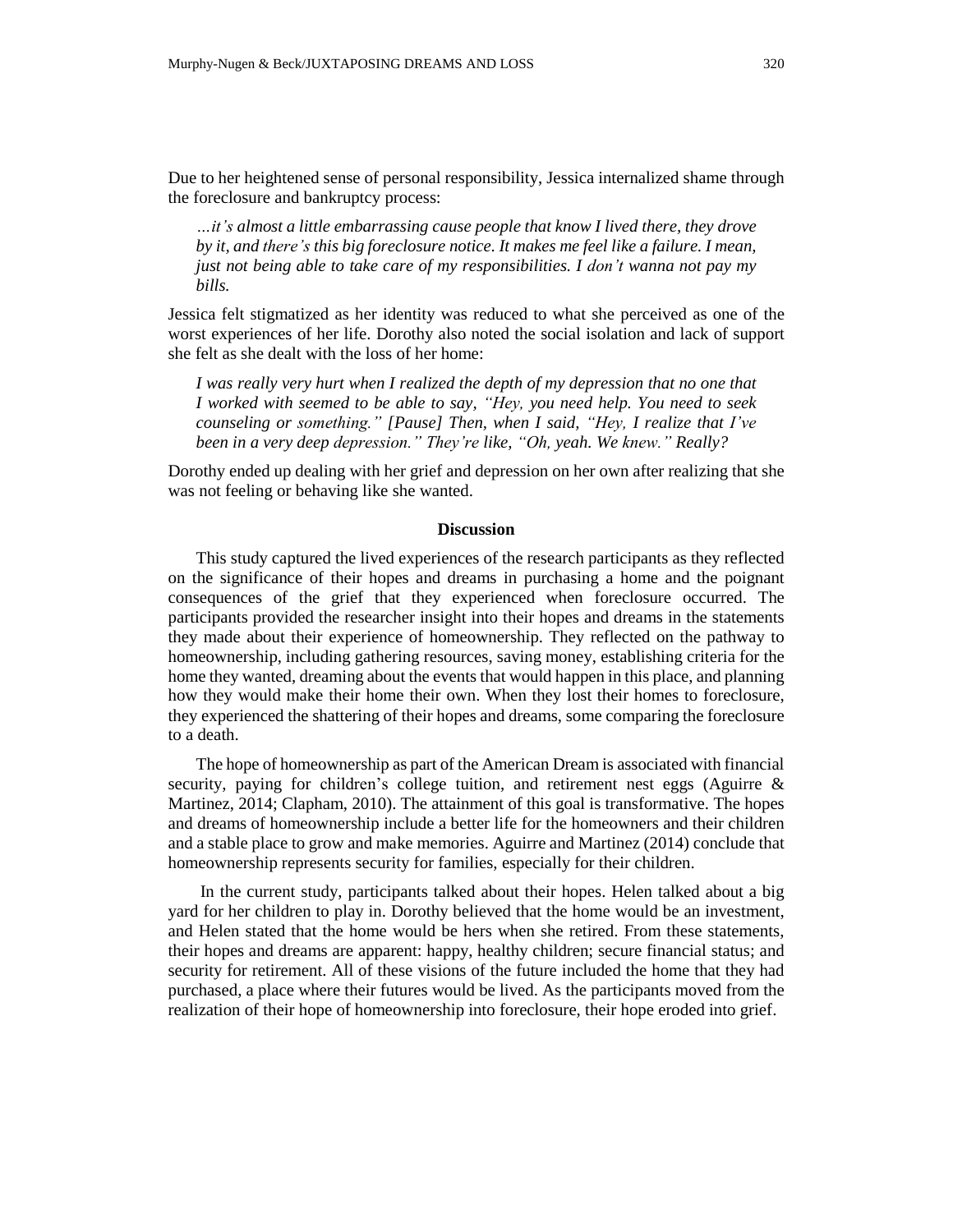Disenfranchised grief was uncovered in the phenomenological interviews that highlight the themes of grief, shame, hopelessness, and isolation. Heather spoke of her shame as a sin when she was unable to repay her loan. All of the participants lost a place that they treasured and shared their lived experiences of loss. These personal tragedies were disclosed to very few people in their lives because of the deep sense of shame surrounding the events. The burden of this loss was not shared by those who might normally support them in a time of sorrow because of the disenfranchised grief.

Because of the shame associated with foreclosure, the grief experience may be silenced. The sacred space of home has been lost and no longer offers a refuge from the shame and grief experienced. In foreclosure, the space of home becomes contaminated by public shame, quite literally, as the failure is announced with a notice on the door, publication in the newspaper, and court proceedings to discharge the debt. In contrast to a death notice that compels others to send condolences and provide support, the notice of foreclosure may bring public shame leading to disenfranchised grief.

A major theme uncovered included the grief associated with the loss of a home that impacted each participant in very significant ways. The participants described the yearning for the homes that they had no more. Doka (2002) suggests that individuals experiencing loss may move through a transformative and resilience process that allows the person to transition from a yearning for something that cannot be recovered in the here and now to an acceptance of the new situation. Yet this process is complicated when the person experiencing the grief does not have the support from others in their caring network due to the shame and secrecy associated with foreclosure. Addressing the participants' grief was non-existent in the current context of services available in the foreclosure process.

### **Implications for Bridging Micro-Macro Practice**

Notably, the unrecognized phenomenon that the participants disclosed represents an area for social workersto study and to develop strategies to ameliorate the impact on people who are suffering. Social work's macro-micro bridge highlights the need to address the contributing factors that occur when social policy is lacking and to simultaneously work to assist persons who have been impacted by injustice. The social work profession has always sought to instill justice where it is lacking. Home loss is not different than other forms of injustice. Policy must be developed at the macro-level as well as interventions at the microlevel in order to better serve persons who are experiencing such loss. This study supports significant emotional, social, and psychological implications for persons experiencing the loss of home through foreclosure. The AASWSW's grand challenges initiatives may further support this emerging research and practice agenda by providing a framework that encourages the development of scholarly research and evidence-based interventions to ameliorate associated micro-macro issues. The complexity of this phenomenon intersects almost all twelve of the AASWSW's grand challenges.

One major finding of this study is the juxtaposition between the hopes and dreams the participants articulated and the grief and lossthey experienced when their dreams dissolved into heartache. Participants universally acknowledged that they considered homeownership a major goal and dream to be attained. They also provided heart-rending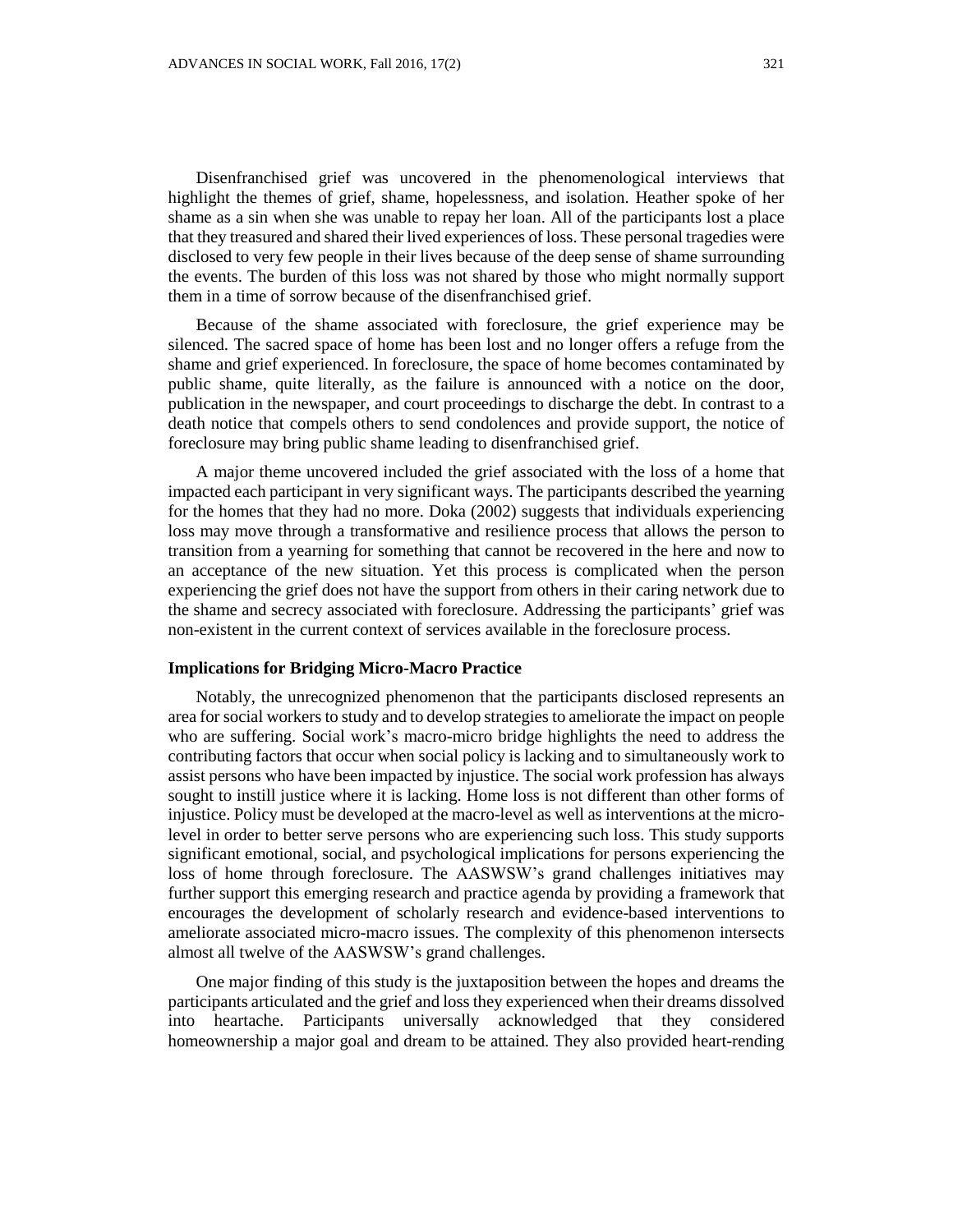narratives about the repossession of their dreams by financial institutions. This is similar to Doka's (2002) discussion regarding the attachments that humans develop for dreams and possessions. He reports that this is particularly true when our attachment to a dream is taken or never realized; the significance can be correlated to the person's assessment of the value of the possession including the sentimental significance. All of the participants noted sentimental attachments to their homes. They described their attachment to their homes as places where celebrations were held and memories made. Doka (2002) contends grieving associated with the loss of possessions falls outside of the grieving rules of American culture. The rules of grieving are cultural norms that are recognized and supported by customs, ceremonies and, in the macro arena, organizational bereavement policies. Disenfranchised grief, in general, and the loss of one's home, specifically, should be considered by grief counselors and psychotherapists (Mortell, 2015). Evidence-based practices should be developed to address the loss of one's home in macro and micro systems, and they should include interventions at all levels.

National standardized housing and foreclosure counseling content almost exclusively focuses on the financial nuts and bolts of the home-buying, foreclosure prevention, and intervention processes—minimizing emotional readiness and preparation (National Industry Standards Committee, 2012). In light of the data provided in this study, research regarding new homebuyers' hopes in the pre-buying process would be beneficial to determine how to best provide counseling regarding the reality of home buying while addressing the intensely emotional impact that these participants disclosed as they purchased homes. Given the prominence of the American Dream, many individuals will likely identify similar hopes and dreams as this study's participants. Additional research is needed to determine whether the associated hopes and dreams are a generalized phenomenon. As the financial readiness of a homebuyer is evaluated prior to home purchase, perhaps too, emotional readiness should be assessed.

Additionally, the development or modification of a grief scale to measure the psychological and emotional impact of foreclosure is needed in order to accurately identify areas that could be addressed in homeownership, foreclosure, and psychotherapeutic counseling programs. Because of the lack of public support for people who experience the loss of home and place in our culture as it relates to foreclosure, this loss is likely experienced in solitude. An ability to experience the support of others could help the grieving individuals recover more quickly and return to their former level of functioning (Blum & Kingston, 1984; Dupuis & Thorns, 1998). Consequently, one avenue for further study may include a mixed**-**method study that would include modified grief scales and qualitative interviews.

### **Limitations**

A common critique of qualitative research is that one cannot generalize the findings. Unquestionably, the findings from this research reflect the unique and collective experiences of the five participants; however, to critique the study as lacking generalizability is to fundamentally misunderstand the utility of qualitative inquiry. The purpose of qualitative studies, in general, is to seek a thick, rich, and deep understanding of a particular topic. Specifically, for this interpretative phenomenological study, the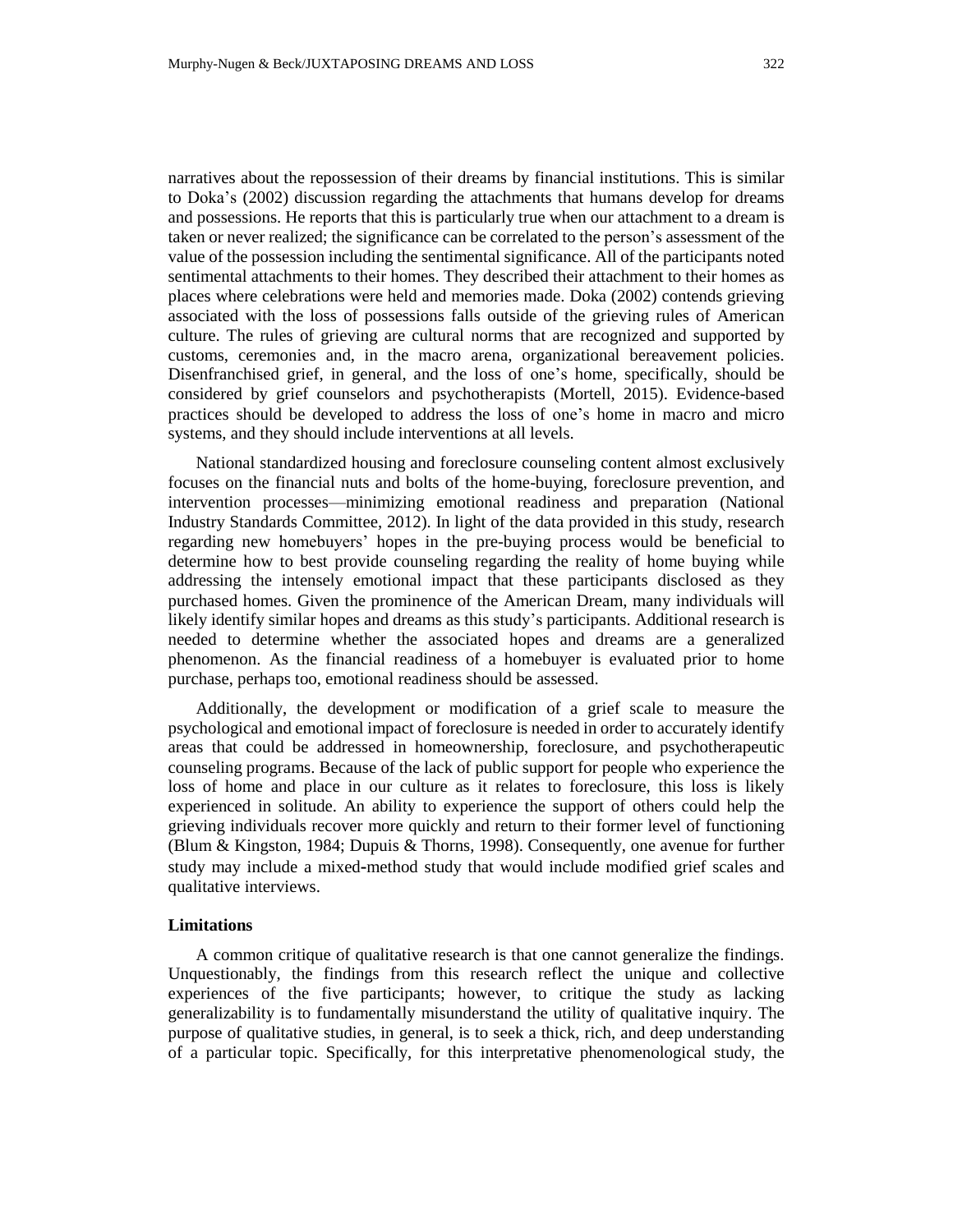intention was to elicit how homeowners experience foreclosure. Two substantial limitations that deserve critical reflection and discussion are: a) challenges identifying a sample, and b) gender representation.

*Challenges identifying a sample.* The researcher anticipated and respectfully understood that potential participants might avoid the study due to feelings of shame, stigma, wanting to move forward from the experience, or declining to reflect on a potentially traumatic life event. The researcher acknowledges significantly underestimating these or other likely concerns (i.e., time, availability for interview, etc.) on the part of potential participants. Identifying participants represented one of the most intense and persistent efforts of the entire study.

Initially, in reflecting common practices of IPA, the researcher planned to interview six to 10 participants. While five participants may seem an inadequate sample, differences of opinion exist among phenomenologists regarding sample size. Due to its qualitative approach, IPA privileges quality, and not quantity, of interviews (Smith et al., 2012). Further, through the rigorous data analysis involved in the Smith et al. (2002) six-step process, the level of depth required for IPA analysis was achieved.

*Gender representation.* Although a homogenous sample is often sought for qualitative research, the absence of the male voice is notable in this inquiry. The women in this study articulated their hopes and dreams of ownership as freedom—in terms of ownership and control but also in expression of self through decorating and designing their personal space. They spoke of their grief and loss as profound disconnection with identity, security, and stability. The meaning-making experience that men associate with homeownership and foreclosure remains unknown.

### **Conclusions**

Five women who transitioned from homeownership to foreclosure shared their meaning-making experiences. The findings of this analysis uncovered a juxtaposition of the hopes and dreams associated with homeownership and the grief and loss related to foreclosure. Reflecting the micro-macro bridge of person and environment, the findings revealed a shared experience of disenfranchised grief. Policy failures, in combination with the participants' pivotal life events, created an environment in which participants' hopes and dreams transitioned into psychological grief and loss.

A transformative opportunity exists to further strengthen current housing and foreclosure counseling programs by acknowledging the psychological dimension of disenfranchised grief. Objective discussions need to acknowledge the connection and the emotional attachment of home that exists for individuals. By addressing the psychological readiness and emotional significance that individuals place on the hopes and dreams of homeownership, thriving individuals and empowered communities are more likely to occur. Addressing issues of grief and loss is not a new concept for social workers; however, doing so in housing and foreclosure counseling presents an opportunity for ethical policy and innovative practice.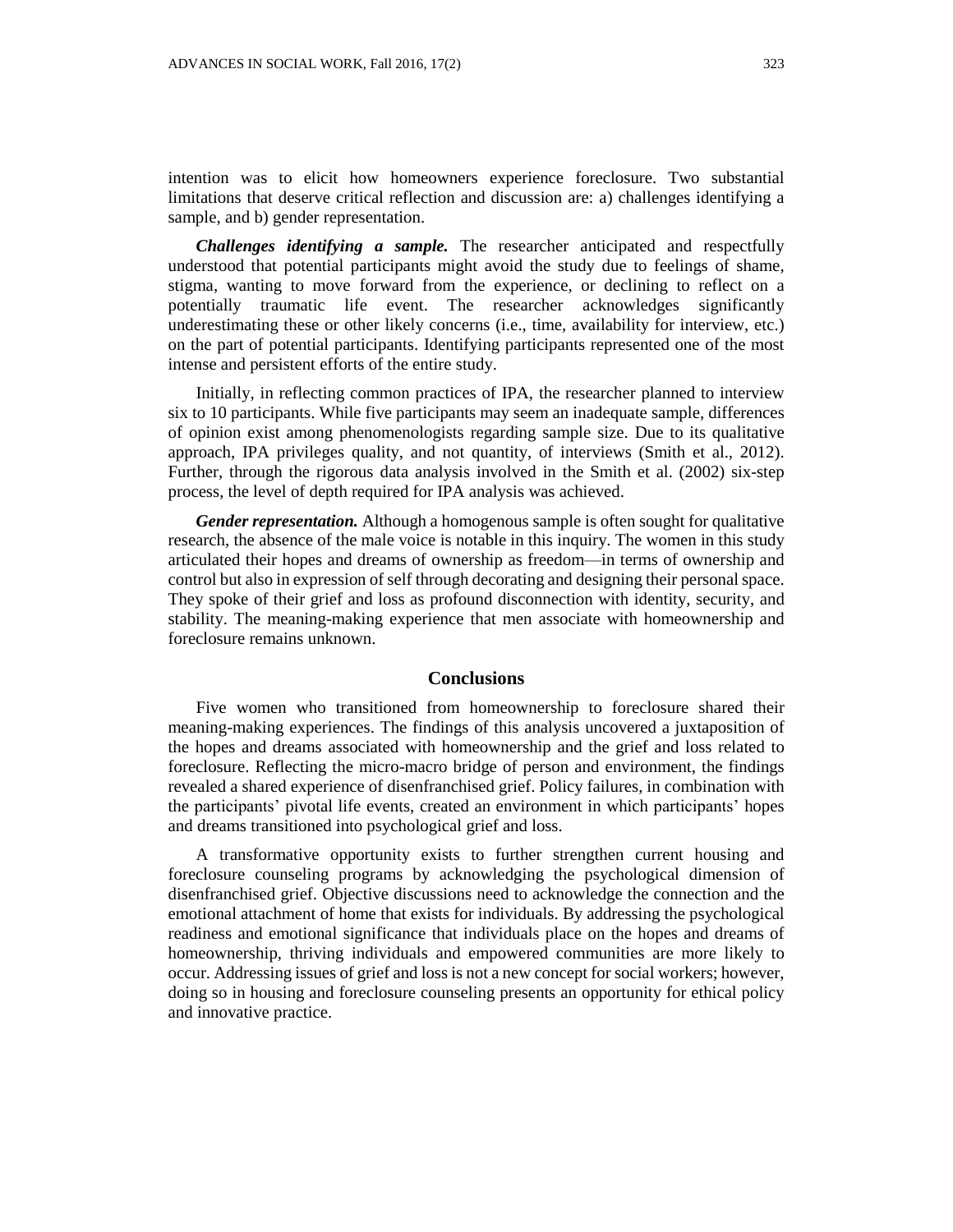### **References**

- Aguirre, A. Jr., & Martinez, R. O. (2014). The foreclosure crisis, the American dream, and minority households in the United States: A descriptive profile. *Social Justice, 40*(3), 6-15.
- American Academy of Social Welfare and Social Work [AASWSW]. (n.d.). *About*. Retrieved from <http://aaswsw.org/grand-challenges-initiative/about/>
- American Psychiatric Association. (2013). *Diagnostic and statistical manual of mental disorders* (5th ed). Washington, D.C.: Author.
- Apgar, W. C., & Duda, M. (2005). *Collateral damage: The municipal impact of today's mortgage foreclosure boom.* Minneapolis, MN: Homeownership Preservation Foundation.
- Attig, T. (2004). Disenfranchised grief revisited: Discounting hope and love. *Journal of Death and Dying, 49*(3), 197-215. doi[:http://dx.doi.org/10.2190/P4TT-J3BF-KFDR-](http://dx.doi.org/10.2190/P4TT-J3BF-KFDR-5JB1)[5JB1](http://dx.doi.org/10.2190/P4TT-J3BF-KFDR-5JB1)
- Benner, P. E. (1994). *Interpretative phenomenology: Embodiment, caring and ethics in health and illness.* Thousand Oaks, CA: Sage.
- Ben-Yoseph, M. (2011). Longing for home: Displacement, memory and identity. *Journal of Prevention & Intervention in the Community, 30*(1), 117-125. doi[:http://dx.doi.org/10.1300/J005v30n01\\_09](http://dx.doi.org/10.1300/J005v30n01_09)
- Beracha, E. & Johnson, K.H. (2012). Lessons from over 30 years of buy versus rent decisions: Is the American dream always wise. *Real Estate Economics, 40*(2), 217- 247. doi[:http://dx.doi.org/10.1111/j.1540-6229.2011.00321.x](http://dx.doi.org/10.1111/j.1540-6229.2011.00321.x)
- Blum, T. C., & Kingston, P. W. (1984). Homeownership and social attachment. *Sociological Perspectives, 27*(2), 159-180. doi[:http://dx.doi.org/10.2307/1389016](http://dx.doi.org/10.2307/1389016)
- Bowlby, J. (1980). *Attachment and loss: Volume 3. Loss.* New York, NY: Basic Books.
- Burchell, R. W., & Listokin, D. (1995). Influences on United States housing policy. *Housing Policy Debate, 6*(3), 559-617. doi[:http://dx.doi.org/10.1080/10511482.1995.9521197](http://dx.doi.org/10.1080/10511482.1995.9521197)
- Castle, J. & Phillips, W.L. (2003). Grief rituals: Aspects that facilitate adjustment to bereavement. *Journal of Trauma and Loss, 8,* 41-71. doi[:http://dx.doi.org/10.1080/15325020305876](http://dx.doi.org/10.1080/15325020305876)
- Clapham, D. (2010). Happiness, well-being and housing policy. *Policy & Politics, 38*(2), 253-267. doi[:http://dx.doi.org/10.1332/030557310X488457](http://dx.doi.org/10.1332/030557310X488457)
- Congressional Oversight Panel. (2009). *October oversight report: An assessment of foreclosure mitigation efforts after six months.* Retrieved from [http://cybercemetery.unt.edu/archive/cop/20110401233847/http://cop.senate.gov/rep](http://cybercemetery.unt.edu/archive/cop/20110401233847/http:/cop.senate.gov/reports/library/report-100909-cop.cfm) [orts/library/report-100909-cop.cfm](http://cybercemetery.unt.edu/archive/cop/20110401233847/http:/cop.senate.gov/reports/library/report-100909-cop.cfm)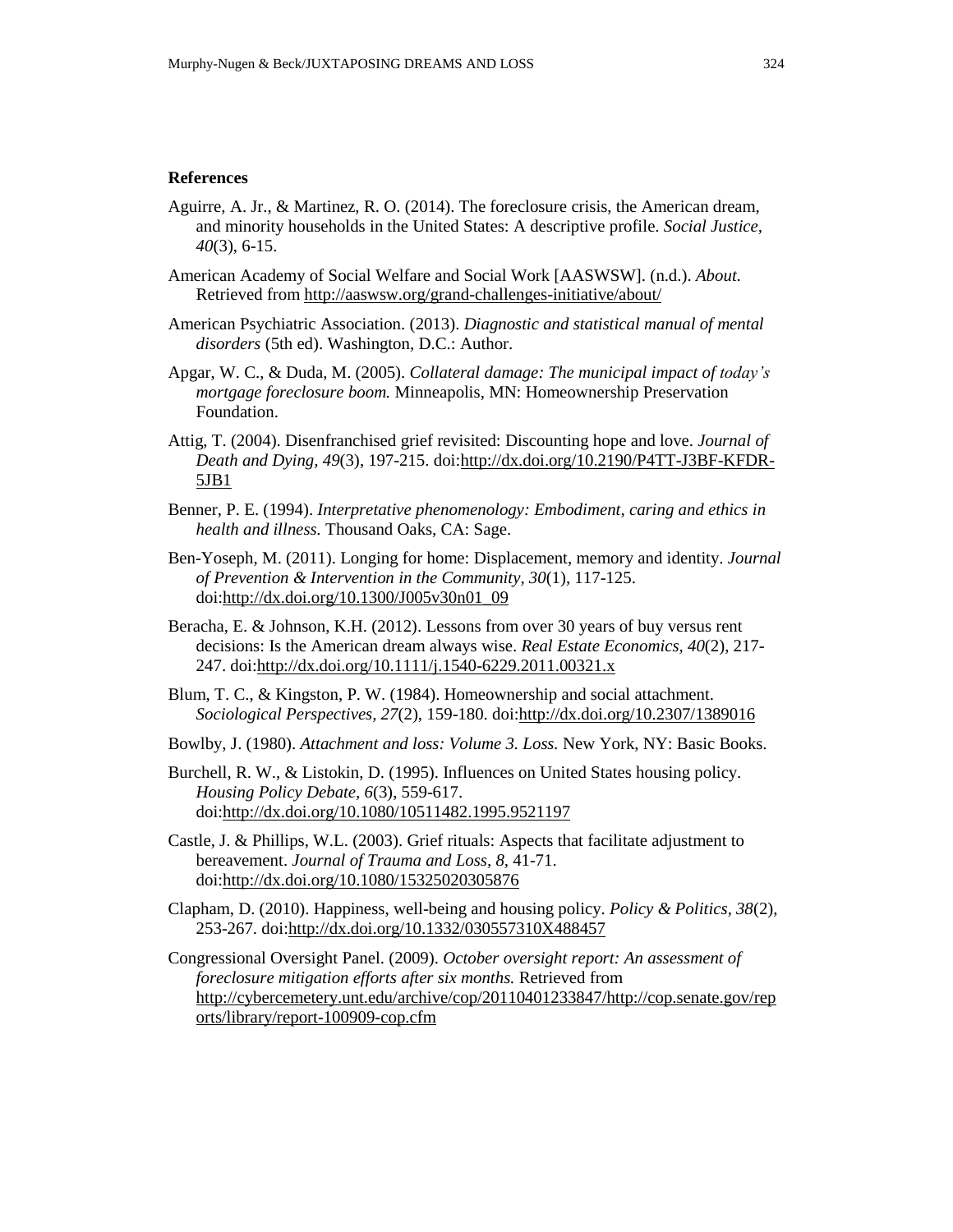- CoreLogic. (2015). *CoreLogic reports 40,000 completed foreclosures in April 2015*. Retrieved from http://www.corelogic.com/about-us/news/corelogic-reports-40,000 completed-foreclosures-in-april-2015.aspx
- CoreLogic. (2016). *National foreclosure report: March 2016.* Irvine, CA: Author.
- Corporation for Enterprise Development [CFED]. (2008). *Assets and opportunity special report: Net worth, wealth inequality and homeownership during the bubble years.* Washington, DC: Author.
- Denzin, N. K., & Lincoln, Y. S. (2000). Introduction: The discipline and practice of qualitative research. In N. K. Denzin & Y. S. Lincoln (Eds.), *Handbook of qualitative research* (2nd ed., pp. 1-28). Thousand Oaks, CA: Sage.
- Doka, K.J. (2002). *Disenfranchised grief: New directions, challenges, and strategies for practice.* Champaign, IL: Research Press.
- Doyle, K. O. (1992). The symbolic meaning of house and home. *The American Behavioral Scientist, 35*(6), 790-802. doi[:http://dx.doi.org/10.1177/0002764292035006013](http://dx.doi.org/10.1177/0002764292035006013)
- Dunn, J. R. (2006). The meanings of dwellings: Digging deeper. *Housing, Theory & Society, 23*(4), 214-215. doi[:http://dx.doi.org/10.1080/14036090600909568](http://dx.doi.org/10.1080/14036090600909568)
- Dupuis, A., & Thorns, D. C. (1998). Home, homeownership & the search for ontological security. *The Sociological Review, 46*(1), 24-47. doi[:http://dx.doi.org/10.1111/1467-](http://dx.doi.org/10.1111/1467-954X.00088) [954X.00088](http://dx.doi.org/10.1111/1467-954X.00088)
- Friedman, B. M. (2010). Is our financial system serving us well? *Daedalus, 139*(4), 9-21. doi[:http://dx.doi.org/10.1162/DAED\\_a\\_00038](http://dx.doi.org/10.1162/DAED_a_00038)
- Ginev, D. (2013). Two accounts of the hermeneutic fore-structure of scientific research. *International Studies in the Philosophy of Science, 26*(4), 423-445. doi[:http://dx.doi.org/10.1080/02698595.2012.748498](http://dx.doi.org/10.1080/02698595.2012.748498)
- Glaeser, E. L. (2010). Housing policy in the wake of the crash. *Daedalus, 139*(4), 95-106. doi[:http://dx.doi.org/10.1162/DAED\\_a\\_00046](http://dx.doi.org/10.1162/DAED_a_00046)
- Goodhart, C. A. E. (2010). Lessons from the financial crisis for monetary policy. *Daedalus, 139*(4), 74-82. doi[:http://dx.doi.org/10.1162/DAED\\_a\\_00044](http://dx.doi.org/10.1162/DAED_a_00044)
- Hinze, C. F. (2011). Economic recession, work and solidarity. *Theological Studies, 72*(1), 150-169. doi[:http://dx.doi.org/10.1177/004056391107200108](http://dx.doi.org/10.1177/004056391107200108)
- Immergluck, D. (2009). *Foreclosed: High-risk lending, deregulation, and the undermining of America's mortgage market.* Ithaca, NY: Cornell University Press.
- Immergluck, D., & Smith, G. (2006). The impact of single-family mortgage foreclosures on neighborhood crime. *Housing Studies, 21*(6), 851-866. doi[:http://dx.doi.org/10.1080/02673030600917743](http://dx.doi.org/10.1080/02673030600917743)
- Jimenez, J. (2010). *Social policy and social change: Toward the creation of social and economic justice.* Los Angeles, CA: Sage.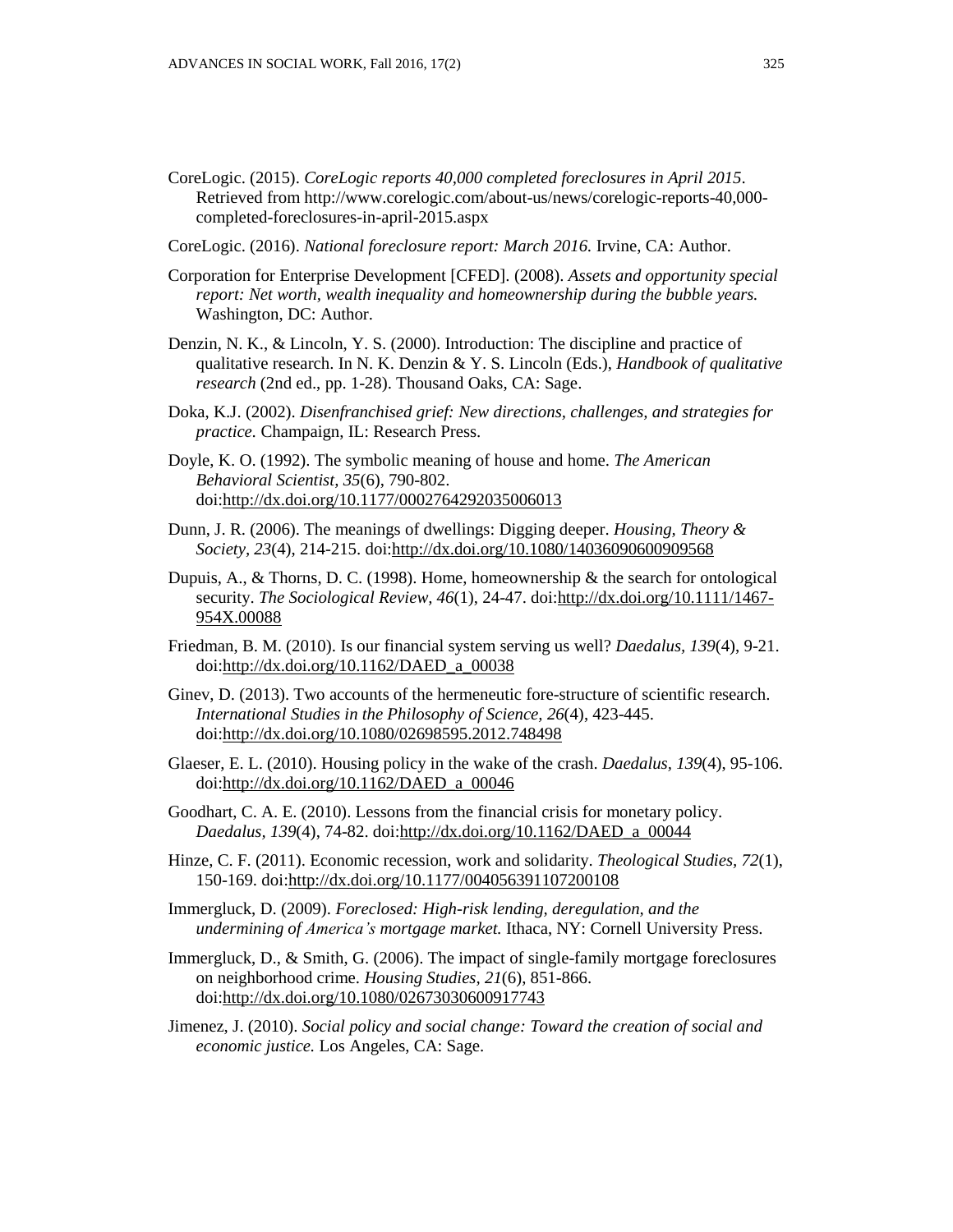- Johnson, A. K., & Sherraden, M. (1992). Asset-based social welfare policy: Homeownership for the poor. *Journal of Sociology & Social Welfare, 19*(3), 65-83.
- Joint Center for Housing Studies. (2006). *The state of the nation's housing 2006.* Retrieved from [http://www.jchs.harvard.edu/research/publications/state-nations](http://www.jchs.harvard.edu/research/publications/state-nations-housing-2006)[housing-2006](http://www.jchs.harvard.edu/research/publications/state-nations-housing-2006)
- Joint Center for Housing Studies. (2012). *The state of the nation's housing 2012.* Cambridge, MA: Harvard University.
- Laverty, S. M. (2003). Hermeneutic phenomenology and phenomenology: A comparison of historical and methodological considerations. *International Journal of Qualitative Methods, 2*(3). Retrieved from [http://www.ualberta.ca/~iiqm/backissues/2\\_3final/html/laverty.html](http://www.ualberta.ca/~iiqm/backissues/2_3final/html/laverty.html)
- Martin, A.J. (2010). *After foreclosure: The displacement crisis and the social and spatial reproduction of inequality.* University of CA, Berkeley: Institute for the Study of Societal Issues.
- McCarty, N., Poole, K. T., Romer, T., & Rosenthal, H. (2010). Political fortunes: On finance & its regulation. *Daedalus, 139*(4), 61-73. doi[:http://dx.doi.org/10.1162/DAED\\_a\\_00043](http://dx.doi.org/10.1162/DAED_a_00043)
- Mest, R. A. (2008). Ecopsychology: The transformative power of home. *The Humanistic Psychologist, 36*, 52-71. doi[:http://dx.doi.org/10.1080/08873260701415538](http://dx.doi.org/10.1080/08873260701415538)
- Mortell, S. (2015). Assisting clients with disenfranchised grief: The role of a mental health nurse. *Journal of Psychosocial Nursing, 53*(4), 52-57. doi[:http://dx.doi.org/10.3928/02793695-20150319-05](http://dx.doi.org/10.3928/02793695-20150319-05)
- National Association of Social Workers. (2008). *Code of ethics of the National Association of Social Workers*. Retrieved from <http://www.socialworkers.org/pubs/code/code.asp>
- National Industry Standards Committee. (2012). *National industry standards for homeownership education and counseling.* Retrieved from [http://www.homeownershipstandards.org/Uploads/NW9-12%20Standards-](http://www.homeownershipstandards.org/Uploads/NW9-12%20Standards-FINALv02112013.pdf)[FINALv02112013.pdf](http://www.homeownershipstandards.org/Uploads/NW9-12%20Standards-FINALv02112013.pdf)
- National Low-income Housing Coalition. (2012). *National Housing Trust Fund fact sheet.* Retrieved from http: //nlihc.org/sites/default/files/NHTF\_FS.pdf
- Neimeyer, R., & Jordan, J. (2002). Disenfranchisement as empathic failure: Grief therapy and the co-construction of meaning. In K. Doka (Ed.), *Disenfranchised grief: New directions, challenges, and strategies for practice* (pp. 95-118), Champaign, IL: Research Press.
- Papa, A. & Maitoza, R. (2013). The role of loss in the experience of grief: The case of job loss. *Journal of Loss and Trauma, 18,* 152-169. doi[:http://dx.doi.org/10.1080/15325024.2012.684580](http://dx.doi.org/10.1080/15325024.2012.684580)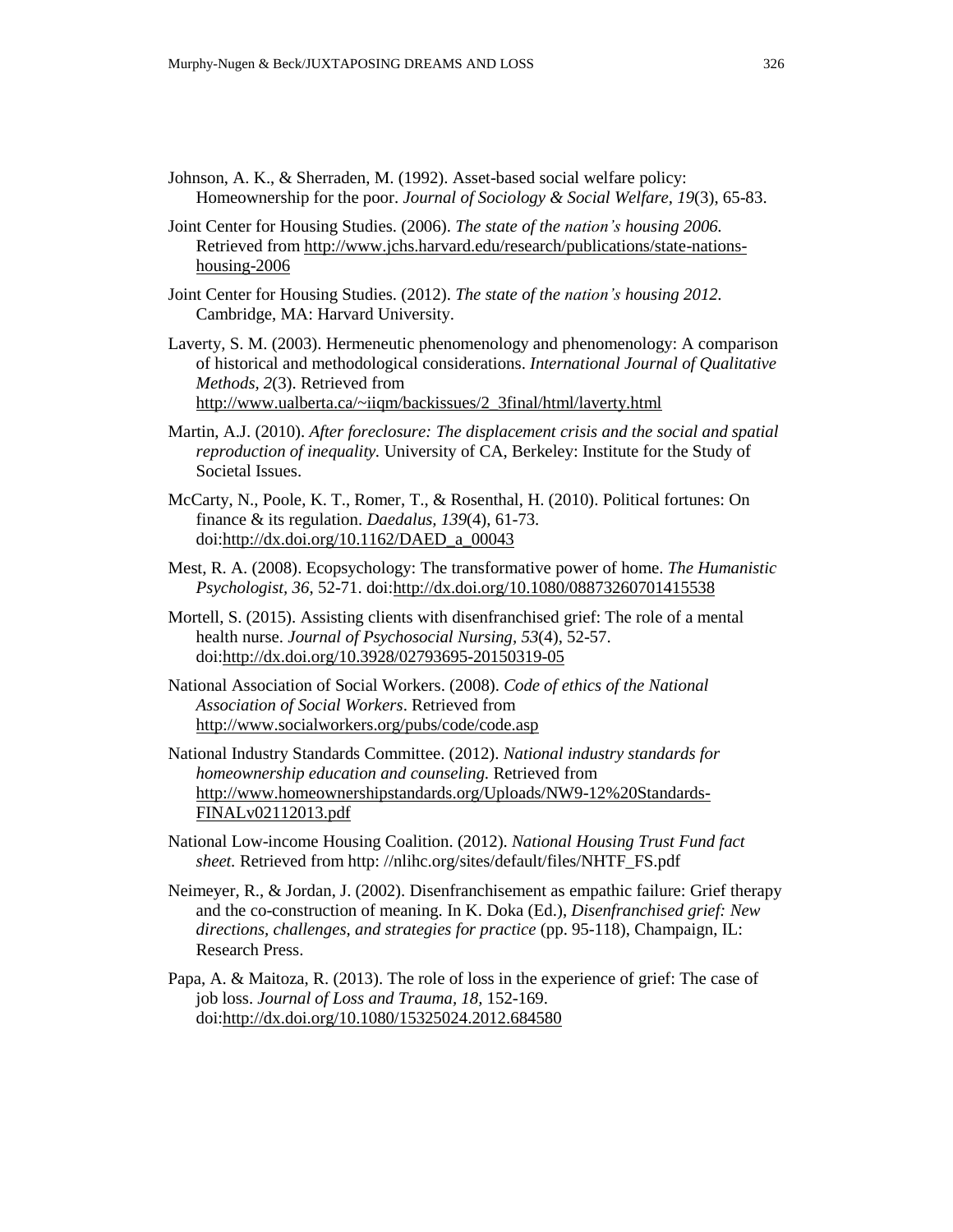- Pearlmutter, S. (2002). Achieving political practice: Integrating individual need and social action. *Journal of Progressive Human Services, 13*(1), 31-51. doi[:http://dx.doi.org/10.1300/J059v13n01\\_03](http://dx.doi.org/10.1300/J059v13n01_03)
- Pettit, K. L. S., Hendey, L., Kingsley, G. T., Cunningham, M. K., Comey, J., Getsinger, L., & Grosz, M. (2009). *Housing in the nation's capital 2009.* Washington, DC: The Urban Institute.
- Pew Charitable Trusts. (2008). *Defaulting on the dream: States respond to America's foreclosure crisis.* Retrieved from [http://www.pewtrusts.org/uploadedFiles/wwwpewtrustsorg/Reports/Subprime\\_mortg](http://www.pewtrusts.org/uploadedFiles/wwwpewtrustsorg/Reports/Subprime_mortgages/defaulting_on_the_dream.pdf) [ages/defaulting\\_on\\_the\\_dream.pdf](http://www.pewtrusts.org/uploadedFiles/wwwpewtrustsorg/Reports/Subprime_mortgages/defaulting_on_the_dream.pdf)
- Pew Research Center. (2015). *The American middle class is losing ground: No longer the majority and falling behind financially.* Retrieved from [http://www.pewsocialtrends.org/files/2015/12/2015-12-09\\_middle-class\\_FINAL](http://www.pewsocialtrends.org/files/2015/12/2015-12-09_middle-class_FINAL-report.pdf)[report.pdf](http://www.pewsocialtrends.org/files/2015/12/2015-12-09_middle-class_FINAL-report.pdf)
- Pickover, S., & Slowik, L. H. (2013). Repercussions of mortgage foreclosure: Loss of place attachment, adult roles and trust. *Adultspan, 12*(2), 113-123. doi[:http://dx.doi.org/10.1002/j.2161-0029.2013.00020.x](http://dx.doi.org/10.1002/j.2161-0029.2013.00020.x)
- Quicken Loans. (2015). *Buy-in* [Television commercial]. Retrieved from <http://adage.com/article/cmo-strategy/quicken-loans-american-buy-a-house/297979/>
- Radford, G. (1996). *Modern housing for America: Policy struggles in the New Deal era.* Chicago, IL: The University of Chicago Press. doi[:http://dx.doi.org/10.7208/chicago/9780226702216.001.0001](http://dx.doi.org/10.7208/chicago/9780226702216.001.0001)
- Reeves, N. C. (2011). Death acceptance through ritual. *Death Studies, 35*, 408-419. doi[:http://dx.doi.org/10.1080/07481187.2011.552056](http://dx.doi.org/10.1080/07481187.2011.552056)
- Ridenour, A., Weld, L., & Elson, R. J. (2012). The mortgage interest deduction: The regressive tax benefit. *Journal of Business, Society and Government, 4*(1), 16-28.
- Rodriguez, A. (2015). *Quicken loans wants you to be an American and buy a house.* Retrieved from http://adage.com/article/cmo-strategy/quicken-loans-american-buy-ahouse/297979/
- Ronald, R. (2008). *The ideology of home ownership: Homeowner societies and the role of housing.* New York, NY: Palgrave Macmillan. doi[:http://dx.doi.org/10.1057/9780230582286](http://dx.doi.org/10.1057/9780230582286)
- Saegert, S., Fields, D., & Libman, K. (2011). Mortgage foreclosure and health disparities: Serial displacement as asset extraction in African-American populations. *Journal of Urban Health, 88*(3), 390-402. doi[:http://dx.doi.org/10.1007/s11524-011-9584-3](http://dx.doi.org/10.1007/s11524-011-9584-3)
- Schloemer, E., Li, W., Ernst, K., & Keest, K. (2006). *Losing ground: Foreclosures in the subprime market and their cost to homeowners.* Durham, NC: Center for Responsible Lending.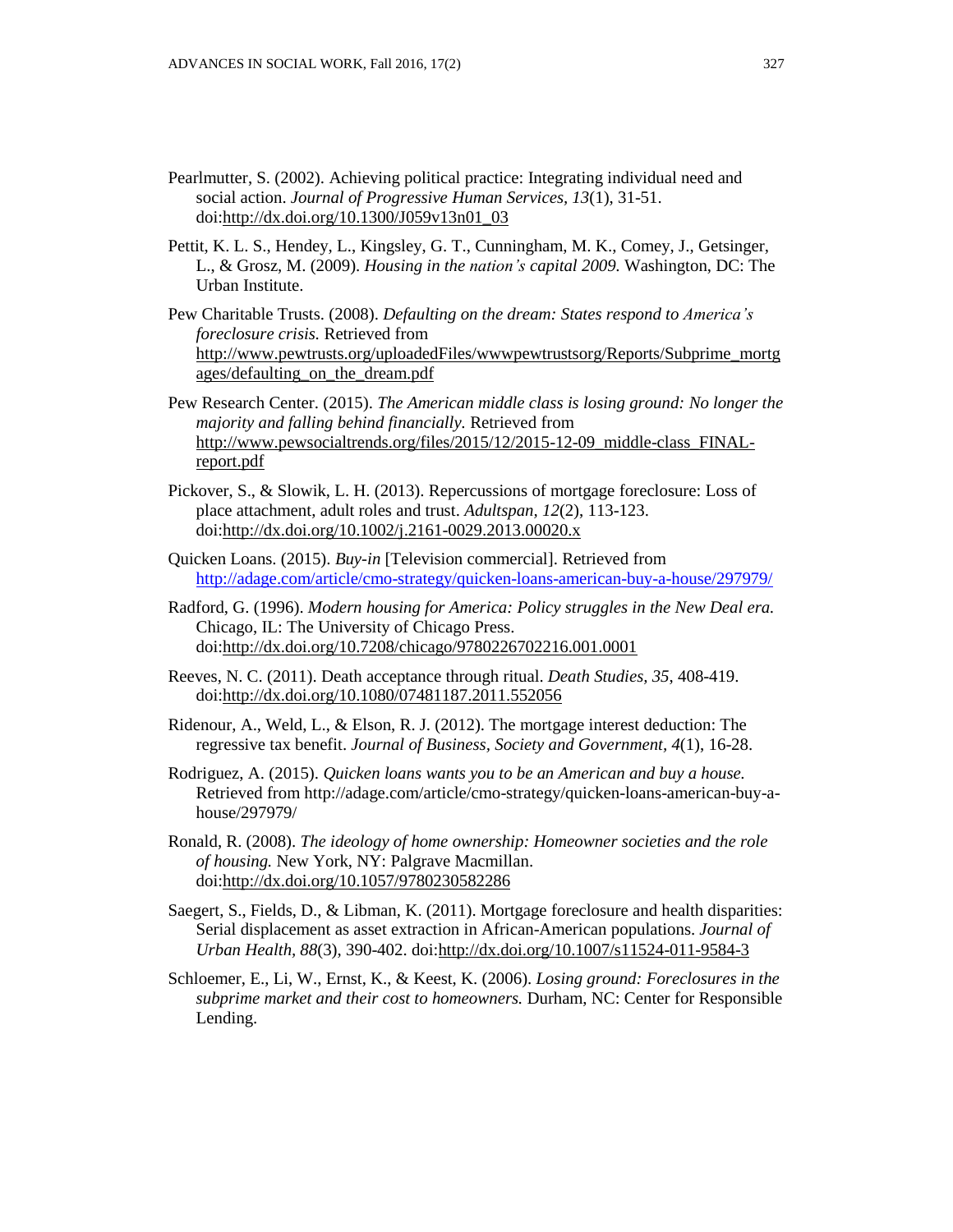- Schwartz, A. F. (2014). *Housing policy in the United States* (3rd ed.). New York, NY: Routledge.
- Sherraden, M. (1991). *Assets and the poor: A new American welfare policy.* Armonk, NY: M. E. Sharpe, Inc.
- Smith, J. A., Flowers, P., & Larkin, M. (2012). *Interpretative phenomenological analysis: Theory, method and research.* Los Angeles, CA: Sage. doi[:http://dx.doi.org/10.1037/13620-005](http://dx.doi.org/10.1037/13620-005)
- Snyder, C.R. (2002). Hope theory: Rainbows in the mind. *Psychological Inquiry, 13*(4), 249-275. doi[:http://dx.doi.org/10.1207/S15327965PLI1304\\_01](http://dx.doi.org/10.1207/S15327965PLI1304_01)
- Solow, R. M. (2010). The bigger they are…*Daedalus, 139*(4), 22-30. doi[:http://dx.doi.org/10.1162/DAED\\_a\\_00039](http://dx.doi.org/10.1162/DAED_a_00039)
- Stegman, M.A., Quercia, R.G., & Davis, W. (2007). The wealth-creating potential of homeownership: A preliminary assessment of price appreciation among low-income homebuyers. In W.M. Rohe & H.L. Watson (Eds.), *Chasing the American dream: New perspectives on affordable homeownership* (pp.171-190). Ithaca, NY: Cornell University Press.
- Stein, J. C. (2010). Securitization, shadow banking & financial fragility. *Daedalus, 139*(4), 41-51. doi[:http://dx.doi.org/10.1162/DAED\\_a\\_00041](http://dx.doi.org/10.1162/DAED_a_00041)
- Taylor, M.P., Pevalin, D.J., & Todd, J. (2007). The psychological costs of unsustainable housing commitments. *Psychological Medicine, 37*, 1027-1036. doi[:http://dx.doi.org/10.1017/S0033291706009767](http://dx.doi.org/10.1017/S0033291706009767)
- Temin, P. (2010). The Great Recession & the Great Depression. *Daedalus, 139*(4), 115- 124. doi[:http://dx.doi.org/10.1162/DAED\\_a\\_00048](http://dx.doi.org/10.1162/DAED_a_00048)
- Tognoli, J. (2003). Leaving home: Homesickness, place attachment and transition among residential college students. *Journal of College Student Psychopathology, 18*(1), 35- 48. doi[:http://dx.doi.org/10.1300/J035v18n01\\_04](http://dx.doi.org/10.1300/J035v18n01_04)
- Tetreault, J., & Verrilli, A. (2008). *Addressing the foreclosure crisis: State and federal initiatives in Massachusetts.* Boston, MA: Citizens' Housing and Planning Association.
- Treas, J. (2010). The great American recession: Sociological insights on blame and pain. *Sociological Perspectives, 53*(1), 3-17. doi[:http://dx.doi.org/10.1525/sop.2010.53.1.3](http://dx.doi.org/10.1525/sop.2010.53.1.3)
- U.S. Census Bureau News Service. (2015). *Residential vacancies and homeownership in the second quarter 2015*. Retrieved from <http://www.census.gov/housing/hvs/files/qtr215/currenthvspress.pdf>
- U.S. Department of Housing and Urban Development [US HUD]. (2008). *Housing and Economic Recovery Act of 2008.* Retrieved from <http://www.hud.gov/news/recoveryactfaq.cfm>